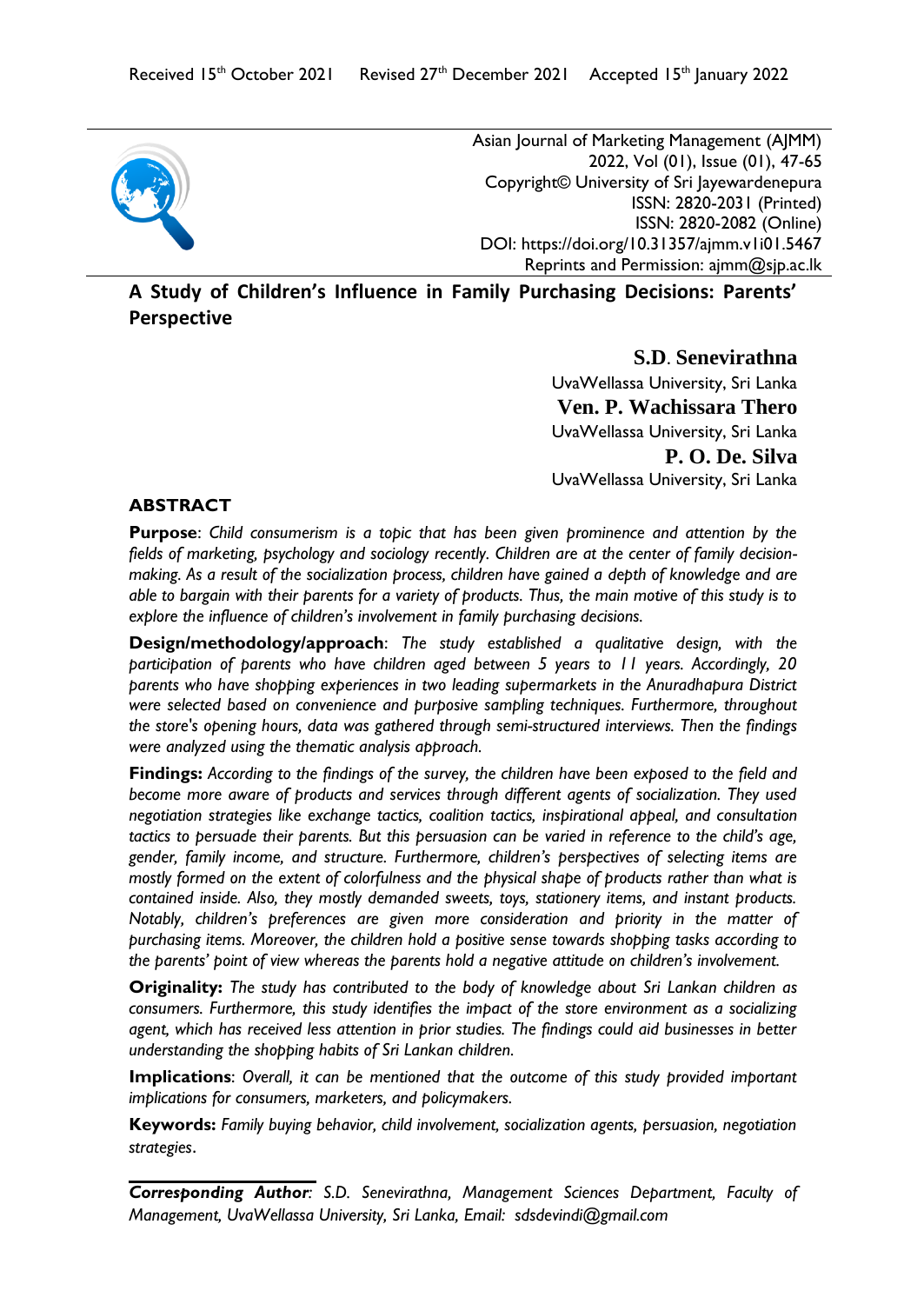### **INTRODUCTION**

In marketing and consumer behavior, the family as a consuming and decision-making unit is a fundamental and significant phenomenon (Gbadamosi, 2012). However, interest in the role of children is now gaining momentum in the field of marketing. Regardless of the children's involvement in direct purchasing, their unintentional enormous interference in the parental decision-making process is huge and places a significant mark in the marketplace silently (Wimalasiri, 2004).

Children are never born with consumer skills. They observe the market and learn things with their capacity. Though at first, they knew little, their cognitive capacity has grown and converted into socialized consumers, bypassing their age. They try to stand as independent customers and fulfill their desires without negotiation with others. We call this process 'consumer socialization processes' and it flows with the impact of different kinds of socialization agents. Parents, media, peers, and the store environment are some types of key agents that influence children's buying behavior.

With the impact of these socialization agents, children gain awareness about certain products. But they can't purchase these as they wish because they do not have financial independence. With the absence of this economic power and sufficient knowledge, children try to fulfill their desires by influencing their parents. The main reason would be that parents have economic power in every family and they are the responsible parties who manage the family budgets (McDonald, 1980; Othman et al., 2013). To influence the family purchasing behavior, children used different influence strategies. However, this influence may vary with demographic factors of children and families. Children's demographic factors like age, gender, and their family income all play significant roles in the family buying decision (Foxman, Tansuhaj and Ekstrom, 1989). According to the common scenario, parents are considered as income earners and they have the responsibility to nurture their children (Ward and Wackman, 1972). Further, parents' income, number of family members and family communication patterns are also considered important factors.

Wimalasiri, (2004) interpreted USA estimate of its value of the kids' market as being about US\$188 billion. It means, children create more opportunities within the market and marketers can gain more benefits by targeting this segment. Furthermore, children socialized immediately because of the powerfulness of socialization agents then tend to pursue their parents. Thus, it is important to investigate how children's involvement influences family purchase decisions by focusing on the impact of socialization agents, negotiation strategies, and demographic variance. Although more researchers identified different negotiation tactics, several types of research discussed the impact of different demographic factors of children and families on that persuasion. And also, more researchers have given less focus on the impact of the store environment as a socialization agent.

Further, more previous research was conducted in developed countries such as the USA and Australia, but researchers give less consideration to the role of children in the developing countries (Akter, 2017). However, South Asian countries such as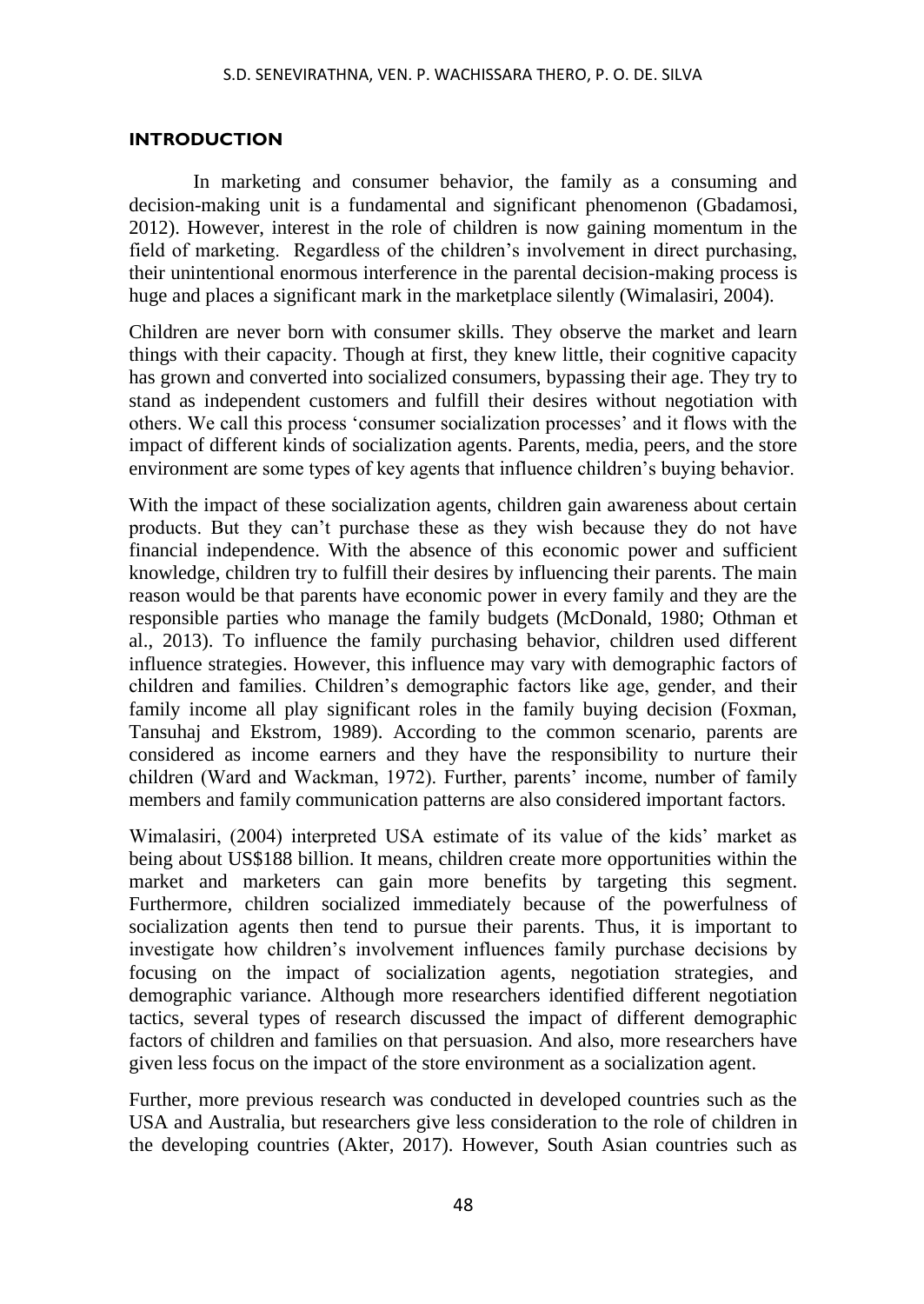India, Pakistan and Bangladesh have conducted some research regarding the children's influence on family purchase behavior but there is a huge research gap available in Sri Lanka.

An average household in Sri Lanka, like many other developing countries, consists of the father, mother, and typically a large number of children. Thus, children's involvement is a common thing in these families. As a result, this research might be seen as a small step toward better understanding the nature of children's influence and impact on parental purchase decisions in Sri Lanka. According to that, the study focuses following objectives;

- To identify different socialization agents and their role in family purchase decision
- To explore different influence strategies used by children to persuade their parents
- To investigate the influence of demographic factors to the family purchase decision
- To identify and analyze the different product categories based on the child's influence
- To identify children's role within the family purchase decision

# **LITERATURE REVIEW**

# **Family Buying Decisions**

A fundamental and crucial phenomenon in marketing and consumer behavior is the family as a customer and decision-making unit (Gbadamosi, 2012). Its value as a unit of analysis in consumer purchasing decisions is widely established (Xia et al., 2006). Family buying decision has been the center of attention of different studies in different fields such as rural sociology, social anthropology, social psychology, home economics, consumer psychology, marketing, and economics (Sheth, 1974). According to these theories, the total consumption of a family is classified by: 1. consumption by the individual member, 2. consumption by the family as a whole, and 3. consumption of the household unit (Sheth, 1974). Further, Sheth, (1974) divides the family buying decisions into two types; when it is done autonomously by one single member or when it is done together by several or all family members. Chaudhary and Gupta, (2012) state that in the 1940-1950s children were not considered part of the buying experience; they were just their parents' extensions. But now, with the influence of television and the internet children have become experienced consumers and have the buying power for almost every product category as research shows (Chaudhary & Gupta, 2012).

Children view their impact to be greater than that of their parents because children consider their role to be more essential than that of their parents (Beatty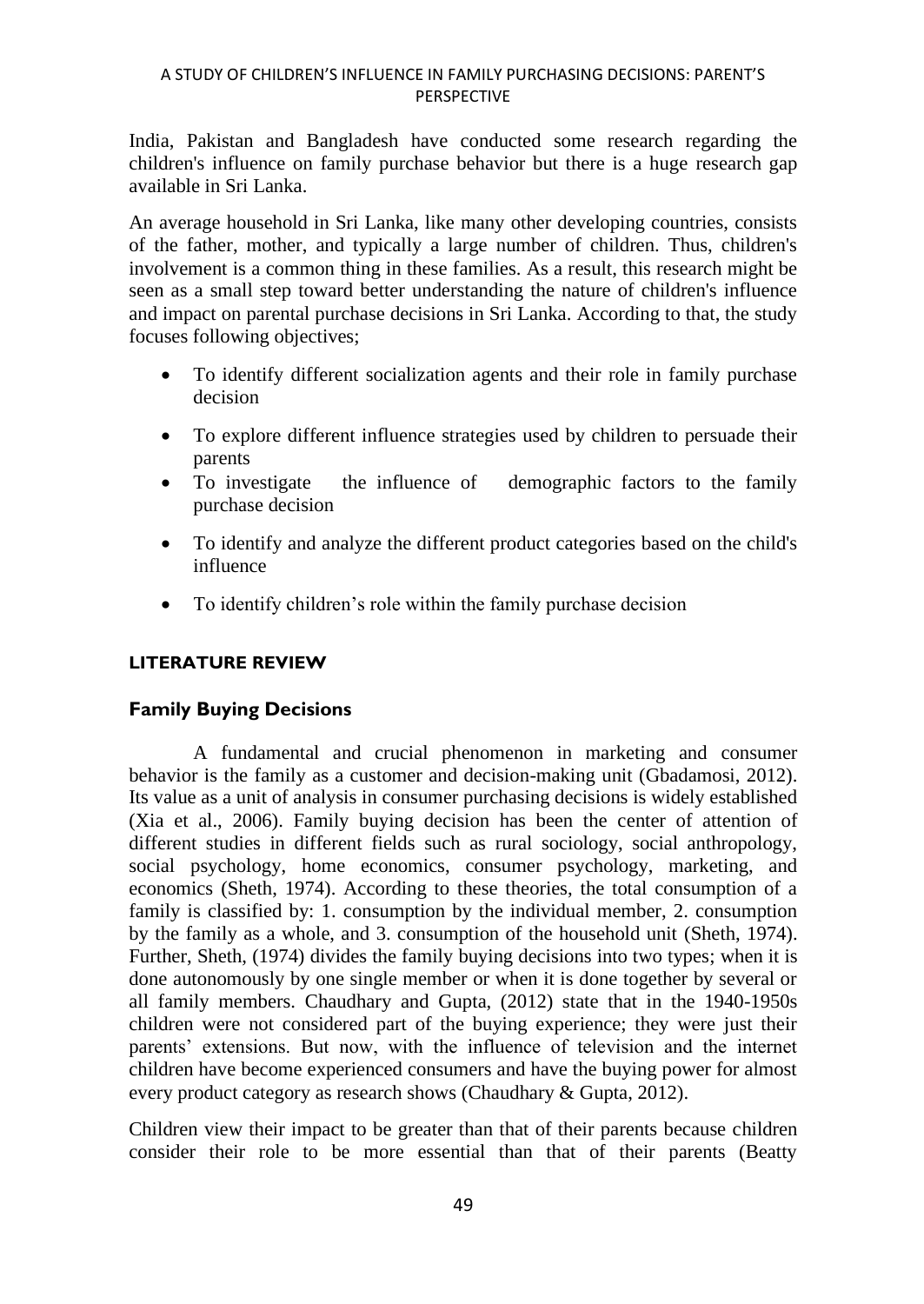&Talpade,1994; Belch, Belch,&Ceresino, 1985; Talpade et al, 1993 cited by Nanda et al., 2007).

### **Consumer Socialization**

Children are new to the market. Therefore, they didn't know anything at the beginning. But they want to learn about the market to survive. Simply, this process is called the "Consumer Socialization Process". This concept was first defined by Ward, (1986). According to the model suggested by Mowen, (1995), consumer socialization is underpinned by three components: background influences, socialization agents, and learning mechanisms such as cognitive learning, operant conditioning, and modeling. Consumer socioeconomic status, sex, age, social class, and religion background are considered under background factors in socialization. Socialization agents are those who are closely associated with a customer and have influence over them because of their frequency of interaction with them. Parents, siblings, and sisters, friends, teachers, the media, and celebrities such as athletes, movie stars, and rock stars are all examples of socialization agents (Ekasasi, 2009).

Family or parents are considered as primary socialization agents. Ghouse, Chaudhary and Durrah, (2019) noticed that family provides four basic functions for a child: 1) economic well-being; 2) emotional support; 3) family lifestyles, and 4) child socialization. Further, Ekasasi, (2009) recognized several ways that parents used to make their children as effective consumers. Parents first teach their children about product pricing and quality. Parents also teach their children how to compare shops and buy discount items. Additionally, parents may assist their children in learning about various brands and how to choose the best one. Parents also teach their children how to choose or distinguish the correct products from advertisements that exaggerate. Chaudhary & Gupta, (2012) revealed that television, the internet, and parents have all been identified as major predictors of a child's position as a codecision maker in purchase decisions for loud goods, noisy goods, and quiet goods. Further, parents have emerged as the most prominent socializing agents for small children in all three product categories, according to the majority of studies in this area.

According to McNeal, (1987) cited by Ekasasi, (2009), the result of peer influence can be categorized in two ways; Conformity and satisfaction of needs. Conformity means children normally want to fit in with a group, usually their age group, in order to gain acceptance. And also, this influence helps to satisfy needs in the following ways:

Need to understand: With the help of others' direction, children can gain an understanding of certain products and certain aspects of this environment.

Need for affiliation: It helps to build a good relationship with others.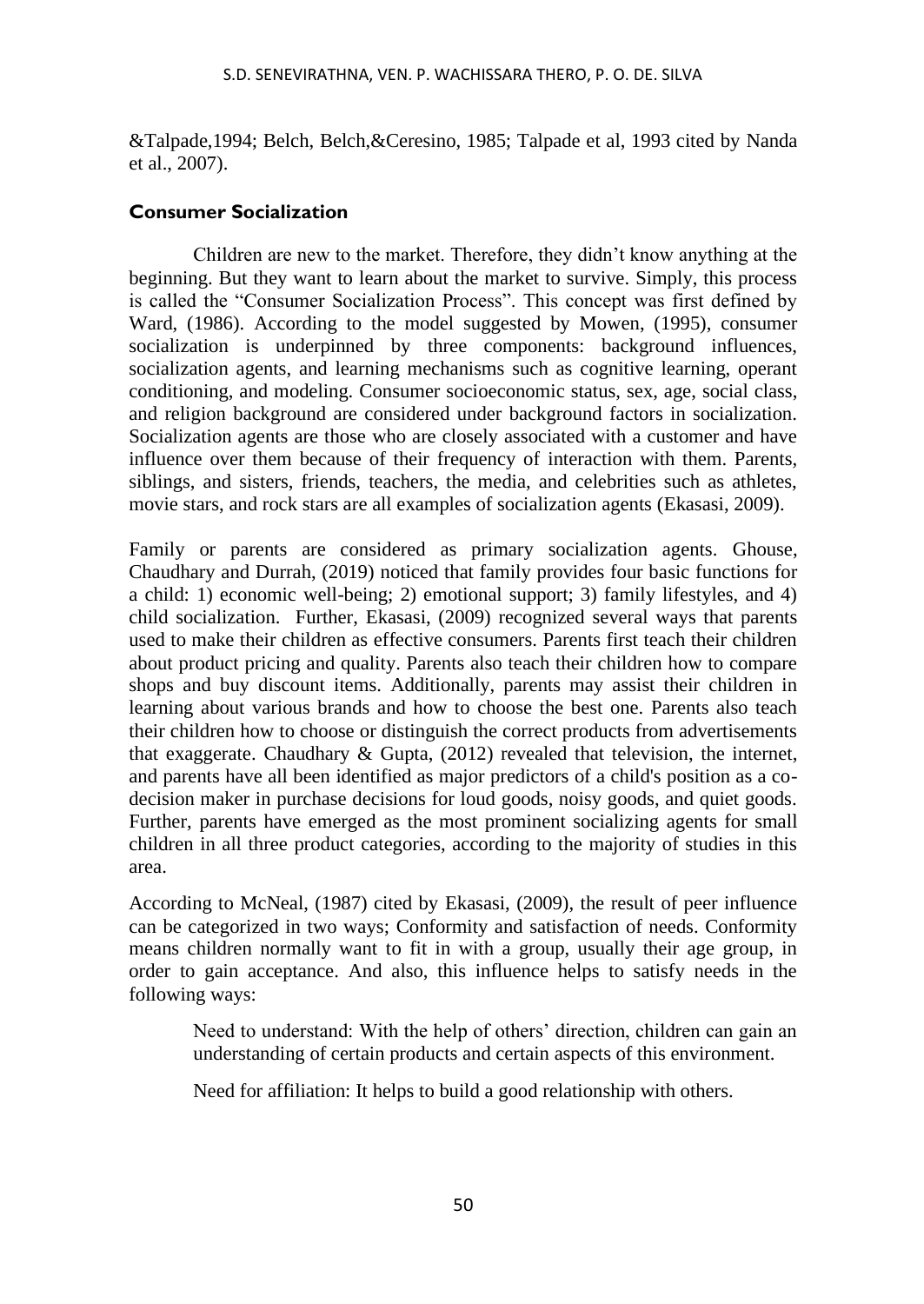Need for avoidance: Children may be embarrassed frequently because their limited knowledge causes them to make mistakes. Thus, peer influence helps to prevent these mistakes.

Need for achievement: There are some societies that highly encourage achieving recognition, winning awards, achieving high grades, and gaining friends.

In a research of children aged 6 to 14 years, it was discovered that the older age group was the most sensitive to peer group influence and that peer group influence was closely proportional to the product's conspicuousness (Mandrik & Bao, 2005). But, Chaudhary  $\&$  Gupta, (2012) stated that although friends have been ranked as the third most influential socialization agent they do not have any significant impact on children when making family purchase decisions for loud goods, noisy goods, and quiet goods.

Media becomes more trending within this segment because many studies stated that children's socialization has been largely moderated by the role of media (Wimalasiri, 2004). Fan and Li (2009)conducted a study regarding children's buying behavior in China and the findings implied that TV advertisements are considered as the most important information source for the new product for children. Furthermore, Galdolage and Wijesundara (2007) conducted research about the impact of TV advertising on children's behavior and the findings revealed that television not only entertains youngsters but also forces them to desire certain products. Earlier, advertisers used to avoid targeting young children, but now they do. Not only TV advertisements, the new source of media such as the internet has become a strong agent of a child's socialization (Kwai Choi Lee & Collins, 2000).

# **Children's Negotiation Strategies in Family Decisions**

Wimalasiri, (2004) found that older children resort to rational persuasion than their younger counterparts because they try to justify their opinion or request by using some sort of factual evidence like television and radio advertisements. But Gbadamosi, (2012) claimed that Nigerian children start to request any good and service through direct request; if a direct request fails, a child would resort to the use of persuasion, and if that does not yield the expected result, the child resorts to the emotional tactic, with reference to the other.

Based on previous literature, Chaudhary, (2013) identified five influence strategies to conduct the research. They are aggressive, persuasion, rational, knowledge, and emotional strategies. As a result, it showed that there is a positive link between buying behavior and all the strategies except for emotional strategy where no link was found. Ali and Kerpčarová, (2019) used these same strategies to conduct their research. And it implied the same result; aggressive, persuasion, rational and knowledge strategies are positively affecting parents' buying behavior.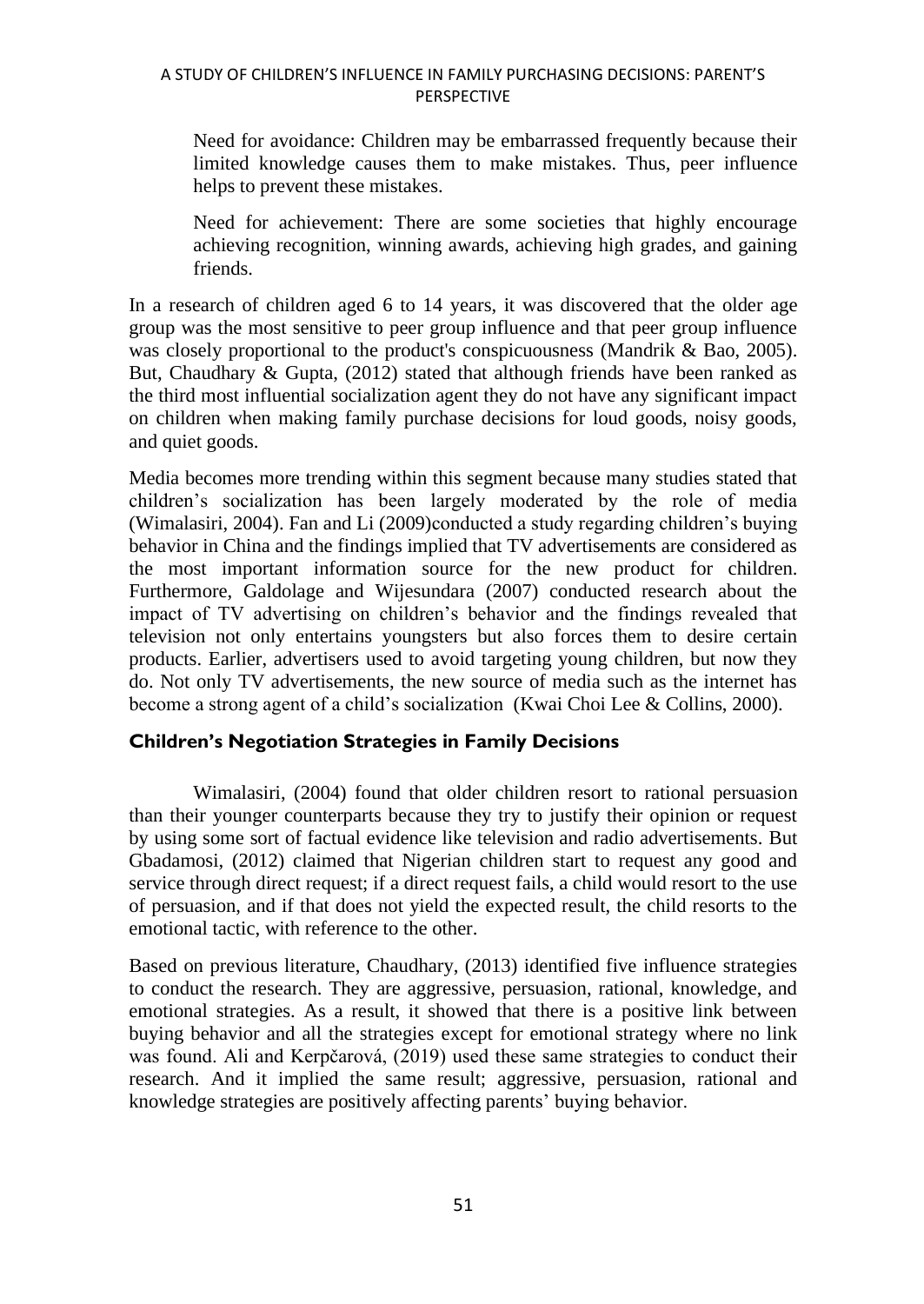# **Demographic Factors of Children and Involvement in Family Purchasing decision**

The literature explains how children's demographic factors influence on family purchase decisions. Ali et al., (2013) found that the gender of the child has a significant influence on family purchase decisions. Boys dominate on several product items such as video games, toys such as racing cars, sports items, etc. On the other hand, girls dominate on household products such as clothes, makeup, bakery items, and dolls (Akter, 2017). But Demo, David H., Cox, (2000) argued that children's gender differences do not always influence the family buying process differently because modern families' parents consider their children equally and not differentiated based on gender.

Children's age was also found to be important in their involvement with family decisions because, when children are growing their cognitive abilities also develop. McNeal (2007) cited by (Ali et al., 2013) stated that with increasing age, adolescents showed higher participation in the process of making purchase decisions. The socialization process also occurs under three stages based on children's age; Perceptual (3-7 years), Analytical (7-11years) and Reflective stage (11-16 years). Ali, Ravichandran and Batra, (2013) identified that older children influence their parents through negotiating than younger children who use enticing as an influencing strategy in family purchase decisions. Further Ali et al., (2013) revealed that the order of the children in a family also contributes a lot in the choice of influence strategy in the family purchases. Early born children have the least ability to influence their parents through negotiation.

Several scholars said that children influence higher in high-income families. Because parents of these families have enough ability to pay for all the children's desires (Williams and Veeck 1998 cited by Ali, Ravichandran and Batra, (2013). However, there are some pieces of evidence that children from lower-income families also highly influence to family purchase decisions (Ali et al., 2013).

The change in family structure also has elevated the role of children as influencers in family purchase decisions (Flurry and Burns, 2007 cited by Ali, Ravichandran and Batra, (2013). Most of the families take joint decisions and these families allow children to share their opinions in purchasing decisions. But a few families didn't consider others' opinions and all of the family decisions are taken by one member who holds control power of the family.

# **Demanded Product Categories**

North, Birkenbach and Slimmon, (2007) stated that children can influence their parents for different types of products which include: a) Major products for the family and/or children, b) Minor products for the family and/or children. According to Mangleburg, (1990) children seem to have a significant influence in product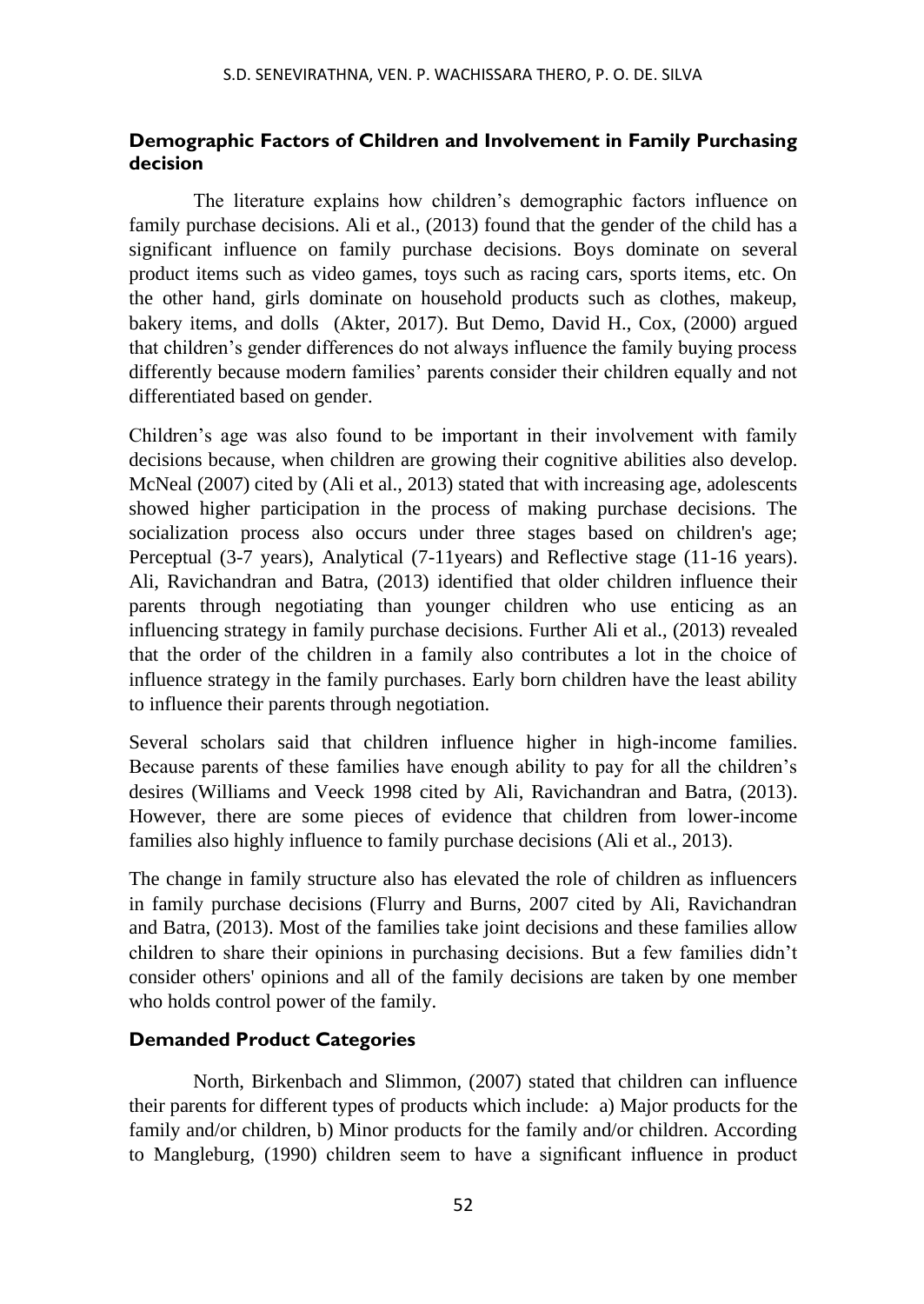decisions for which they will be the primary consumer, like breakfast cereals, snack foods, toys, children's clothes, and school supplies. Soni and Upadhyaya, (2007) found the top five products which children influence most in the family buying process. These are a) selecting the fast-food restaurant b) clothes c) chocolate and chips items d) games e) toys. According to Assael (1992) cited by Ekasasi, (2009), clothes, toys, cereals and ice cream have a high influence percentage while records, tapes, movie admissions and sports equipment have a low demand rate.

### **Concept Indicator Model**



### **Figure 1: Concept Indicator Model**

Source: *The author compiled*

# **METHODOLOGY**

This research required detailed information, experiences, opinions, and ideas of the parents and it helps to attain the objectives through in-depth analysis. Therefore, the researcher uses qualitative research that has been designed to assess how children influence on family purchasing behavior.

As a population, this study selected parents who have children aged between 5-11 years. The preteens, aged five to eleven, are the operational definition of children in this article. They eventually learn to connect their knowledge of fantasy, morality, and economics at this age (Bever et al., 1975 cited by Gbadamosi, 2012). Then convenience and purposive sampling were used in the collection of the sample. Due to accessibility problems arising from the "distance" factor, the researcher selected the respondents in a more convenient manner. And this COVID-19 pandemic situation also directly influenced to select the convenience sampling technique to conduct this research. When considering the purposive sampling technique, parents are deal more with their children and can observe their involvement in proper family purchasing. Further, they have more experience regarding children's involvement in supermarket shopping. Based on that the researcher selected 20 respondents from the above population who have had the shopping experience from Cargills Food City and Alankulama Family Super during store opening time. In the Anuradhapura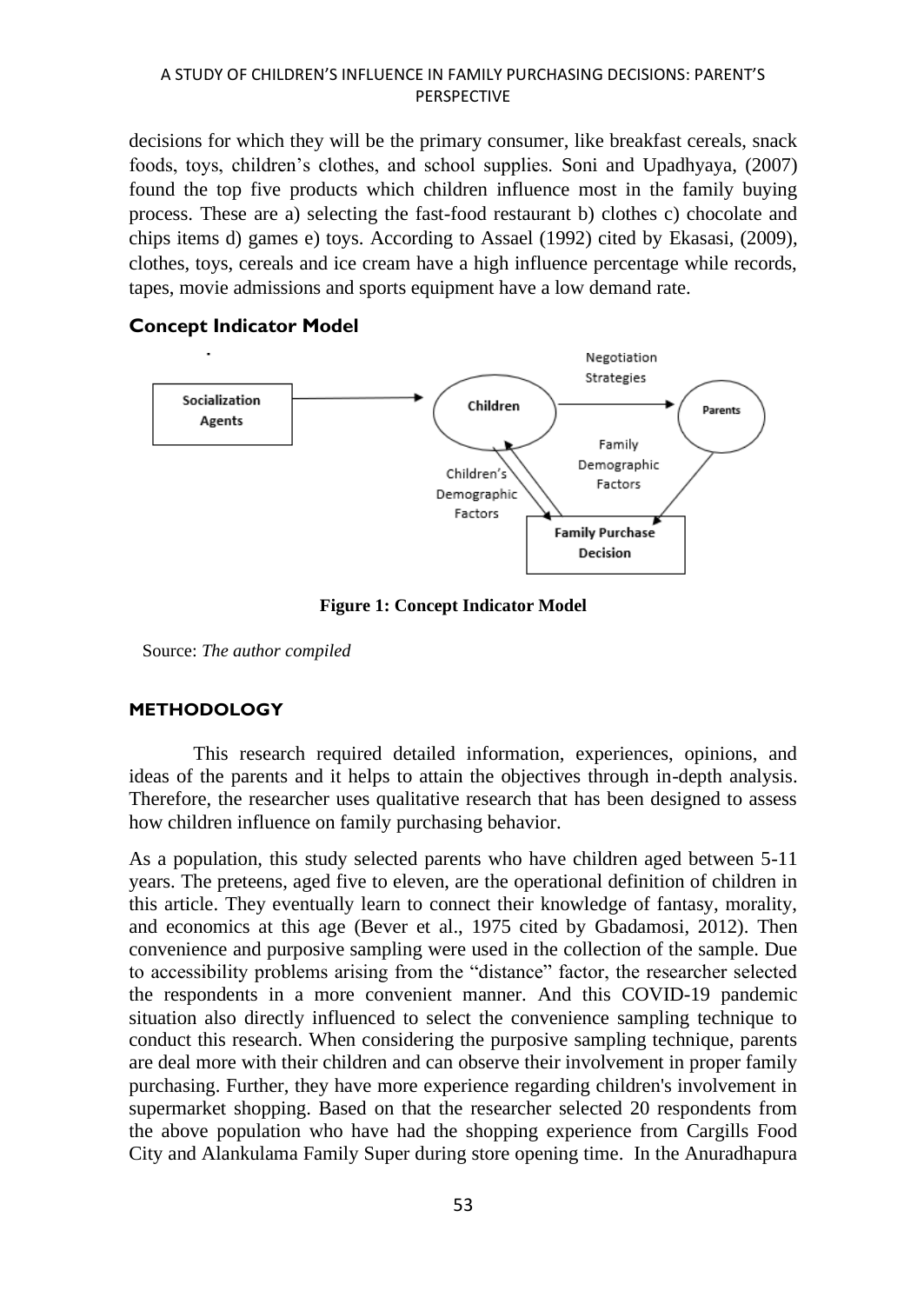District, these are two of the most well-known supermarket chains. When compared to other supermarkets, these two used more family-friendly strategies. Large interior space, parking facilities, and a varied product selection are just a few of them. Data collection for 20 respondents came to an end since respondents gave the same answers during interviews. And semi-structured interviews were used to acquire primary data.

Before conducting interviews, permission was obtained from authorized personnel at these two supermarkets. Then, using the purposive sample technique, parents who bring their children to supermarkets were picked and interviews were conducted anonymously with their approval. Audio recording equipment was used to capture the voices of the respondents, because it helped in identifying a specific pattern of statements by listing them repeatedly, and it benefited analyzing the gathered data accurately. Furthermore, depending on the interview guidelines, one questionnaire took around 15-30 minutes to complete. The interviewer does not use formalized or strict questions, and the interview guidelines are established based on the literature and objectives. Instead of that, the interviewer uses more open-ended questions. Therefore, interviewee can give their answers to these questions freely. And also, it helps to access additional information provided by the respondents, and through that, the research can analyze these data properly. A pilot study was conducted with four respondents to evaluate the questions for potential errors and ambiguities. Further, it helped to determine the time length that respondents take to answer these questions. After collecting the data through semi-structured interviews, by using the transcriptions and transcribed conversations, patterns of experiences and motives were listed using direct quotes or paraphrasing common ideas with the help of the Microsoft excel 2010 and coded into nodes. All the conversations that fall within the particular pattern are classified and placed with the corresponding node. And subthemes were built under main themes representing specific patterns of statements within the theme itself

# **Demographic Profile of Sample**

The study collected information from 20 parents who have shopping experiences with Cargills Food City and Alankulma family super in Anuradhapura. There are three groups in this sample group based on who gave the responses to the questions: mothers, fathers, and both. The majority of mothers (13 out of 20) carry their children to the supermarket alone. Two fathers carried their children without the help of their wife. The children in the last group are in the supermarket with both their father and mother. They also answered questions together (05 out of 20). This table shows the demographic profile of 20 respondents;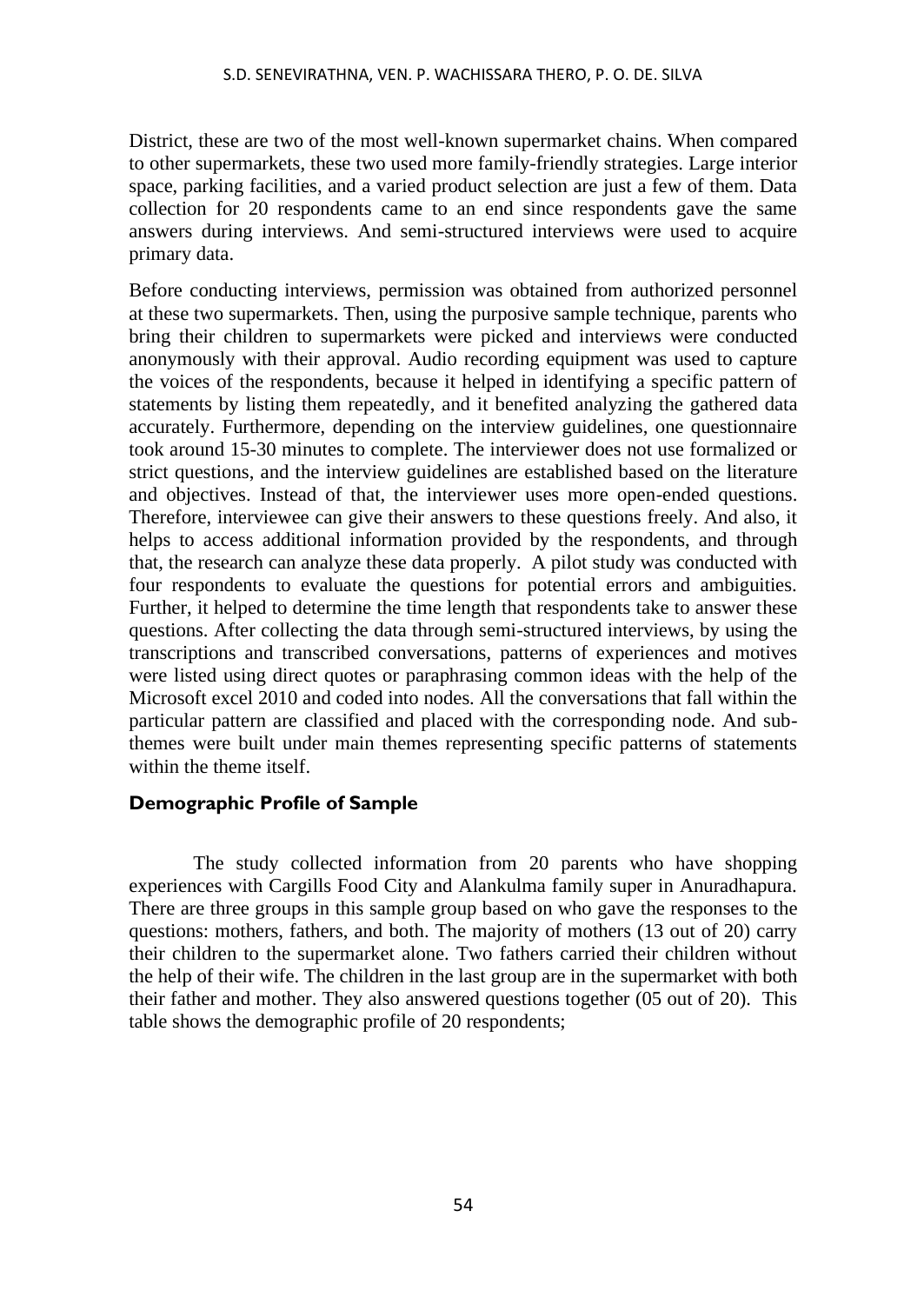| of<br>children<br>children<br>N <sub>o</sub><br>(Female-<br>F/<br>Female<br>Male<br>Male-M)<br>$\overline{2}$<br>$\overline{2}$<br>01<br>Mother<br>7 years<br>8 years<br>02<br>Mother<br>$\mathbf{1}$<br>$\mathbf{1}$<br>9 years<br>$\overline{2}$<br>$\mathbf{1}$<br>$\mathbf{1}$<br>03<br>Mother<br>and<br>$6$ years $(F)$<br>Father (Jointly)<br>9 years (M)<br>$\overline{2}$<br>$\overline{2}$<br>04<br>7 years<br>Mother<br>11 years<br>$\overline{2}$<br>05<br>$\overline{2}$<br>10 years (Twins)<br>Mother<br>$\mathbf{1}$<br>$\mathbf{1}$<br>06<br>Father<br>5 years<br>$\overline{2}$<br>$\overline{1}$<br>07<br>$\mathbf{1}$<br>Mother<br>11 years $(F)$<br>10 years $(M)$<br>$08\,$<br>Father<br>$\mathbf{1}$<br>7 years<br>1<br>$\mathbf{1}$<br>$\mathbf{1}$<br>09<br>Mother<br>and<br>8 years<br>Father (Jointly)<br>$\overline{2}$<br>$\mathbf{1}$<br>$\mathbf{1}$<br>10<br>Mother<br>$10$ years $(F)$<br>7 years (M)<br>$\mathbf{1}$<br>11<br>Mother<br>and<br>$\mathbf{1}$<br>6 years<br>Father (Jointly)<br>$\overline{2}$<br>12<br>$\mathbf{1}$<br>$\mathbf{1}$<br>8 years (F)<br>Mother<br>11 years (M)<br>13<br>$\overline{1}$<br>Mother<br>$\mathbf{1}$<br>and<br>7 years<br>Father (Jointly)<br>$\overline{2}$<br>$\overline{2}$<br>14<br>Mother<br>6 years<br>8 years<br>15<br>Mother<br>$\mathbf{1}$<br>$\mathbf{1}$<br>9 years<br>-<br>$\mathbf{1}$<br>16<br>$\mathbf{1}$<br>Mother<br>7 years<br>$\overline{\phantom{0}}$<br>$\mathbf{1}$<br>17<br>$\mathbf{1}$<br>Mother<br>6 years<br>$\overline{2}$<br>$\overline{2}$<br>18<br>Mother<br>and<br>8 years<br>$\overline{a}$<br>Father (Jointly)<br>11 years<br>$\mathbf{1}$<br>19<br>Mother<br>$\mathbf{1}$<br>5 years |             |               |                |        |              |                 |
|----------------------------------------------------------------------------------------------------------------------------------------------------------------------------------------------------------------------------------------------------------------------------------------------------------------------------------------------------------------------------------------------------------------------------------------------------------------------------------------------------------------------------------------------------------------------------------------------------------------------------------------------------------------------------------------------------------------------------------------------------------------------------------------------------------------------------------------------------------------------------------------------------------------------------------------------------------------------------------------------------------------------------------------------------------------------------------------------------------------------------------------------------------------------------------------------------------------------------------------------------------------------------------------------------------------------------------------------------------------------------------------------------------------------------------------------------------------------------------------------------------------------------------------------------------------------------------------------------------------------------------------------------------------------------------------------------|-------------|---------------|----------------|--------|--------------|-----------------|
|                                                                                                                                                                                                                                                                                                                                                                                                                                                                                                                                                                                                                                                                                                                                                                                                                                                                                                                                                                                                                                                                                                                                                                                                                                                                                                                                                                                                                                                                                                                                                                                                                                                                                                    | Participant | Interviewee/s | N <sub>o</sub> | Gender | of           | Age of children |
|                                                                                                                                                                                                                                                                                                                                                                                                                                                                                                                                                                                                                                                                                                                                                                                                                                                                                                                                                                                                                                                                                                                                                                                                                                                                                                                                                                                                                                                                                                                                                                                                                                                                                                    |             |               |                |        |              |                 |
|                                                                                                                                                                                                                                                                                                                                                                                                                                                                                                                                                                                                                                                                                                                                                                                                                                                                                                                                                                                                                                                                                                                                                                                                                                                                                                                                                                                                                                                                                                                                                                                                                                                                                                    |             |               |                |        |              |                 |
|                                                                                                                                                                                                                                                                                                                                                                                                                                                                                                                                                                                                                                                                                                                                                                                                                                                                                                                                                                                                                                                                                                                                                                                                                                                                                                                                                                                                                                                                                                                                                                                                                                                                                                    |             |               |                |        |              |                 |
|                                                                                                                                                                                                                                                                                                                                                                                                                                                                                                                                                                                                                                                                                                                                                                                                                                                                                                                                                                                                                                                                                                                                                                                                                                                                                                                                                                                                                                                                                                                                                                                                                                                                                                    |             |               |                |        |              |                 |
|                                                                                                                                                                                                                                                                                                                                                                                                                                                                                                                                                                                                                                                                                                                                                                                                                                                                                                                                                                                                                                                                                                                                                                                                                                                                                                                                                                                                                                                                                                                                                                                                                                                                                                    |             |               |                |        |              |                 |
|                                                                                                                                                                                                                                                                                                                                                                                                                                                                                                                                                                                                                                                                                                                                                                                                                                                                                                                                                                                                                                                                                                                                                                                                                                                                                                                                                                                                                                                                                                                                                                                                                                                                                                    |             |               |                |        |              |                 |
|                                                                                                                                                                                                                                                                                                                                                                                                                                                                                                                                                                                                                                                                                                                                                                                                                                                                                                                                                                                                                                                                                                                                                                                                                                                                                                                                                                                                                                                                                                                                                                                                                                                                                                    |             |               |                |        |              |                 |
|                                                                                                                                                                                                                                                                                                                                                                                                                                                                                                                                                                                                                                                                                                                                                                                                                                                                                                                                                                                                                                                                                                                                                                                                                                                                                                                                                                                                                                                                                                                                                                                                                                                                                                    |             |               |                |        |              |                 |
|                                                                                                                                                                                                                                                                                                                                                                                                                                                                                                                                                                                                                                                                                                                                                                                                                                                                                                                                                                                                                                                                                                                                                                                                                                                                                                                                                                                                                                                                                                                                                                                                                                                                                                    |             |               |                |        |              |                 |
|                                                                                                                                                                                                                                                                                                                                                                                                                                                                                                                                                                                                                                                                                                                                                                                                                                                                                                                                                                                                                                                                                                                                                                                                                                                                                                                                                                                                                                                                                                                                                                                                                                                                                                    |             |               |                |        |              |                 |
|                                                                                                                                                                                                                                                                                                                                                                                                                                                                                                                                                                                                                                                                                                                                                                                                                                                                                                                                                                                                                                                                                                                                                                                                                                                                                                                                                                                                                                                                                                                                                                                                                                                                                                    |             |               |                |        |              |                 |
|                                                                                                                                                                                                                                                                                                                                                                                                                                                                                                                                                                                                                                                                                                                                                                                                                                                                                                                                                                                                                                                                                                                                                                                                                                                                                                                                                                                                                                                                                                                                                                                                                                                                                                    |             |               |                |        |              |                 |
|                                                                                                                                                                                                                                                                                                                                                                                                                                                                                                                                                                                                                                                                                                                                                                                                                                                                                                                                                                                                                                                                                                                                                                                                                                                                                                                                                                                                                                                                                                                                                                                                                                                                                                    |             |               |                |        |              |                 |
|                                                                                                                                                                                                                                                                                                                                                                                                                                                                                                                                                                                                                                                                                                                                                                                                                                                                                                                                                                                                                                                                                                                                                                                                                                                                                                                                                                                                                                                                                                                                                                                                                                                                                                    |             |               |                |        |              |                 |
|                                                                                                                                                                                                                                                                                                                                                                                                                                                                                                                                                                                                                                                                                                                                                                                                                                                                                                                                                                                                                                                                                                                                                                                                                                                                                                                                                                                                                                                                                                                                                                                                                                                                                                    |             |               |                |        |              |                 |
|                                                                                                                                                                                                                                                                                                                                                                                                                                                                                                                                                                                                                                                                                                                                                                                                                                                                                                                                                                                                                                                                                                                                                                                                                                                                                                                                                                                                                                                                                                                                                                                                                                                                                                    |             |               |                |        |              |                 |
|                                                                                                                                                                                                                                                                                                                                                                                                                                                                                                                                                                                                                                                                                                                                                                                                                                                                                                                                                                                                                                                                                                                                                                                                                                                                                                                                                                                                                                                                                                                                                                                                                                                                                                    |             |               |                |        |              |                 |
|                                                                                                                                                                                                                                                                                                                                                                                                                                                                                                                                                                                                                                                                                                                                                                                                                                                                                                                                                                                                                                                                                                                                                                                                                                                                                                                                                                                                                                                                                                                                                                                                                                                                                                    |             |               |                |        |              |                 |
|                                                                                                                                                                                                                                                                                                                                                                                                                                                                                                                                                                                                                                                                                                                                                                                                                                                                                                                                                                                                                                                                                                                                                                                                                                                                                                                                                                                                                                                                                                                                                                                                                                                                                                    |             |               |                |        |              |                 |
|                                                                                                                                                                                                                                                                                                                                                                                                                                                                                                                                                                                                                                                                                                                                                                                                                                                                                                                                                                                                                                                                                                                                                                                                                                                                                                                                                                                                                                                                                                                                                                                                                                                                                                    |             |               |                |        |              |                 |
|                                                                                                                                                                                                                                                                                                                                                                                                                                                                                                                                                                                                                                                                                                                                                                                                                                                                                                                                                                                                                                                                                                                                                                                                                                                                                                                                                                                                                                                                                                                                                                                                                                                                                                    |             |               |                |        |              |                 |
|                                                                                                                                                                                                                                                                                                                                                                                                                                                                                                                                                                                                                                                                                                                                                                                                                                                                                                                                                                                                                                                                                                                                                                                                                                                                                                                                                                                                                                                                                                                                                                                                                                                                                                    |             |               |                |        |              |                 |
|                                                                                                                                                                                                                                                                                                                                                                                                                                                                                                                                                                                                                                                                                                                                                                                                                                                                                                                                                                                                                                                                                                                                                                                                                                                                                                                                                                                                                                                                                                                                                                                                                                                                                                    |             |               |                |        |              |                 |
|                                                                                                                                                                                                                                                                                                                                                                                                                                                                                                                                                                                                                                                                                                                                                                                                                                                                                                                                                                                                                                                                                                                                                                                                                                                                                                                                                                                                                                                                                                                                                                                                                                                                                                    |             |               |                |        |              |                 |
|                                                                                                                                                                                                                                                                                                                                                                                                                                                                                                                                                                                                                                                                                                                                                                                                                                                                                                                                                                                                                                                                                                                                                                                                                                                                                                                                                                                                                                                                                                                                                                                                                                                                                                    |             |               |                |        |              |                 |
|                                                                                                                                                                                                                                                                                                                                                                                                                                                                                                                                                                                                                                                                                                                                                                                                                                                                                                                                                                                                                                                                                                                                                                                                                                                                                                                                                                                                                                                                                                                                                                                                                                                                                                    |             |               |                |        |              |                 |
|                                                                                                                                                                                                                                                                                                                                                                                                                                                                                                                                                                                                                                                                                                                                                                                                                                                                                                                                                                                                                                                                                                                                                                                                                                                                                                                                                                                                                                                                                                                                                                                                                                                                                                    |             |               |                |        |              |                 |
|                                                                                                                                                                                                                                                                                                                                                                                                                                                                                                                                                                                                                                                                                                                                                                                                                                                                                                                                                                                                                                                                                                                                                                                                                                                                                                                                                                                                                                                                                                                                                                                                                                                                                                    |             |               |                |        |              |                 |
|                                                                                                                                                                                                                                                                                                                                                                                                                                                                                                                                                                                                                                                                                                                                                                                                                                                                                                                                                                                                                                                                                                                                                                                                                                                                                                                                                                                                                                                                                                                                                                                                                                                                                                    |             |               |                |        |              |                 |
|                                                                                                                                                                                                                                                                                                                                                                                                                                                                                                                                                                                                                                                                                                                                                                                                                                                                                                                                                                                                                                                                                                                                                                                                                                                                                                                                                                                                                                                                                                                                                                                                                                                                                                    |             |               |                |        |              |                 |
|                                                                                                                                                                                                                                                                                                                                                                                                                                                                                                                                                                                                                                                                                                                                                                                                                                                                                                                                                                                                                                                                                                                                                                                                                                                                                                                                                                                                                                                                                                                                                                                                                                                                                                    |             |               |                |        |              |                 |
|                                                                                                                                                                                                                                                                                                                                                                                                                                                                                                                                                                                                                                                                                                                                                                                                                                                                                                                                                                                                                                                                                                                                                                                                                                                                                                                                                                                                                                                                                                                                                                                                                                                                                                    |             |               |                |        |              |                 |
|                                                                                                                                                                                                                                                                                                                                                                                                                                                                                                                                                                                                                                                                                                                                                                                                                                                                                                                                                                                                                                                                                                                                                                                                                                                                                                                                                                                                                                                                                                                                                                                                                                                                                                    | 20          | Mother        | $\mathbf{1}$   |        | $\mathbf{1}$ | 10 years        |

# **Table 1: Demographic factors of respondents**

#### **FINDINGS**

The gathered information is analyzed using the thematic analysis method. These are the major themes that emerged from this research: These findings were categorized under socialization agents, negotiating methods, demographic factors, demanded products, and children's involvement in family purchase decisions.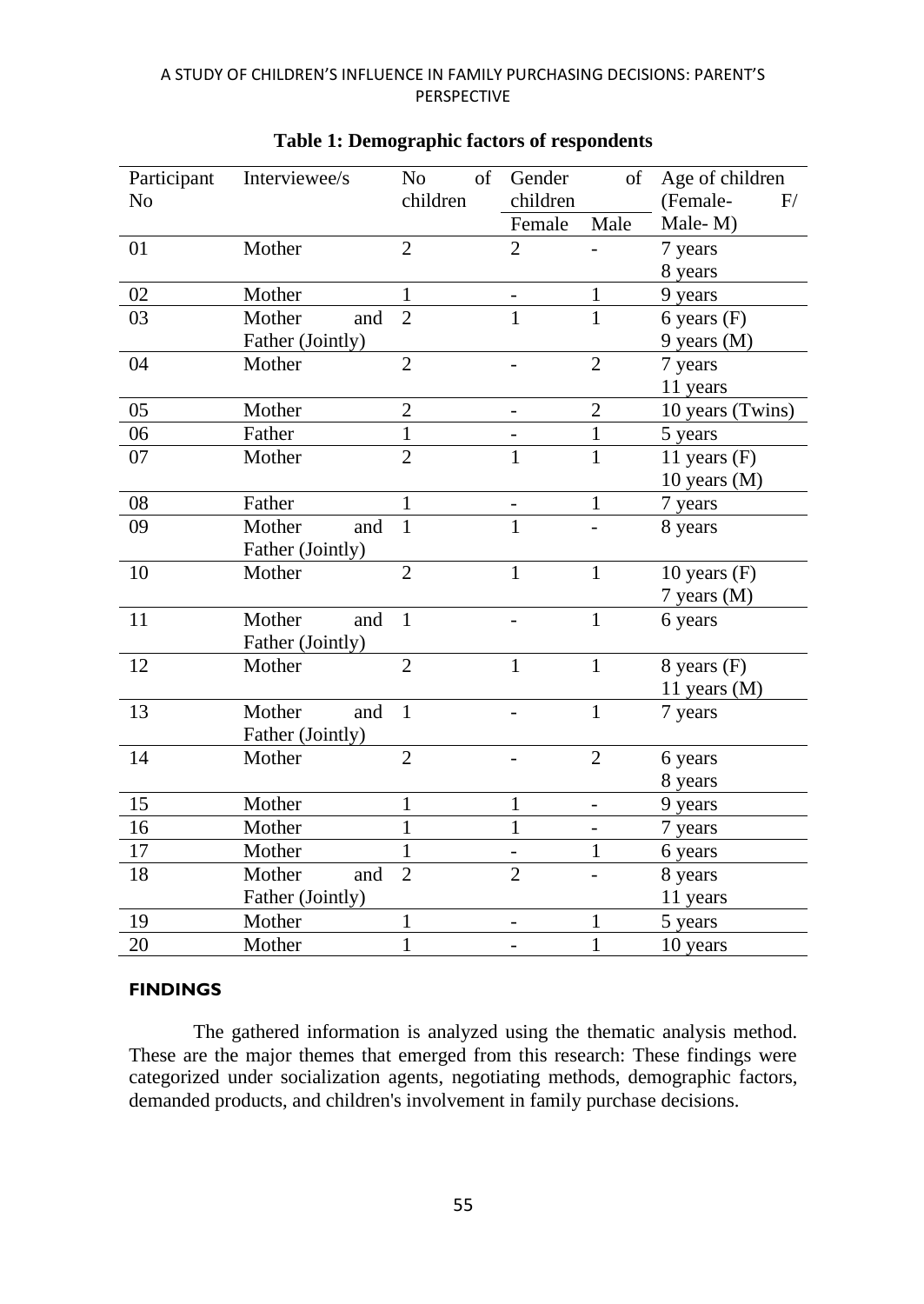# **Socialization agents in Children's involvement in family purchasing**

This is the parent theme used to assess influence of socialization agents on the family purchasing. Under that, the researcher identified the main four subthemes. These are the media, peers, family, and store environment.

Media: Children are more addicted to television and watch cartoons, kids' movies, and discovery programs frequently. And parents said that they give more consideration to TV advertisements which were telecast at that time. If any product advertisements related to children are telecast, they could remember it and influence parents to purchase it. Some of the example statements extracted from the transcripts is shown below;

"*They watch TV always. And watch all cartoons in the evening, till I warn them to stop. So they remember every advertisement and they act them also. If any product gives free items like toys, mug, water bottle they remember this and when they visit the supermarket they try to find it and requested me to purchase it" (Mother; 2 Sons, 7/11 years)*

Peers: In some cases, children share their ideas regarding related advertisements with their friends, because they prefer to associate with their friends and learn more things from those groups. They normally want to fit in with a group, usually their age group, in order to gain acceptance. That's why more children demanded the same items which their friends have. Findings also prove that children are aware of most of the stationery items from their peers and tend to demand those items by influencing their parents.

"*Yes. When their friends bring new items, my children also demand them. Sometimes they have this item with another brand. But it is not enough for them. They demanded the same brand which their friends have" (Mother; 2 Sons, 6/8 years)*

Parents: However, when parents escort their children to the supermarket, they are confused with some product items. In these cases, most of the parents give sufficient advice to their children when selecting products. Therefore, the family constructs the main foundation of children's buying behavior. Because children spend more time with their family and examine all things then learn step by step. Example statement extracted from transcripts is shown below;

"*When he hasn't a clear idea or knowledge about some items, he asked about that from me. Before he puts any items into the trolley, I advised him about the good and bad side of these products; then he understands it clearly. Today most of the food and beverage items are full of chemicals thus I gave more advice to my son when he selected these items" (Mother; Son, 6 years)*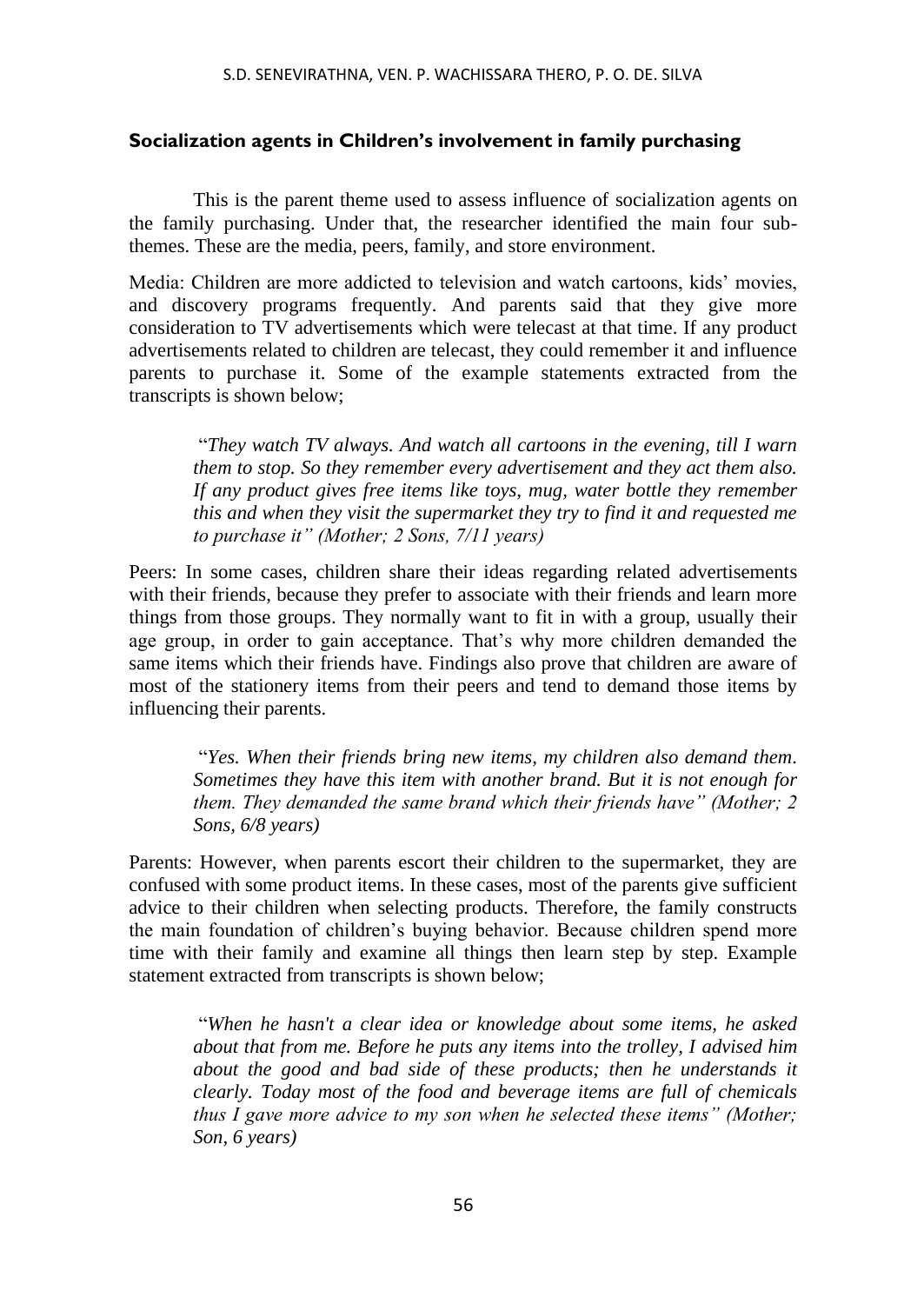Store Environment: Before children enter the supermarket, they demand one or two products from their parents. But after they enter the supermarket, their needs are aroused, and they demand more items which were not highlighted before entering the supermarket. According to the findings, more children demand products from supermarkets without any prior plan. It means, they create impulse buying behavior through the store environment. Following is an example statement extracted from transcripts;

"*When I bring children to the supermarket, from the entrance to the exit they look at all the shelves. Sometimes, they promise not to disturb me in the supermarket but by looking at shelves they select more items. If I didn't buy them, they are disappointed and disturb me, so I have to buy them" (Mother; Twin sons, 10 years)*

# **Children's Negotiation methods in engaging family purchase decisions**

Although children are aware of products, they can't purchase these items as they wish because they do not have financial independence. With the absence of this economic power, children try to fulfill their desires by influencing their parents through different negotiation/influence strategies.

Exchange tactics: Most of the children make an explicit or implicit promise to give you some sort of service such as washing the car, cleaning the house, doing homework, or taking care of the baby, in return for a favor. According to findings, most of the children (12 out of 20, 60%) used this tactic when demanding their desired products. Parents revealed that their children practice this behavior when doing school homework and parents have to accept these requests to finish homework.

"*My son has this type of demanding style. Before he does his homework, he said "I want a toy car". I have to accept this request because I want him to finish his homework. But now my daughter doesn't demand in this way" (Mother; Daughter & son, 10/7 years)*

Coalition tactics: Some children seek the aid of others to comply with his/her request or use the support of others as an argument for you to agree with him/her as a strategy. It indicates they enlist the help of saviors to get their desired items. Findings also revealed that 13 out of 20, (65%) children expect support from their father or mother when any party rejects it.

"*My husband accepts any opinions of our daughter. She knows about that. Therefore, once I reject something, she tells her father to buy that. That's why she likes to be shopping with her father than with me mostly" (Mother; Daughter, 8 years*)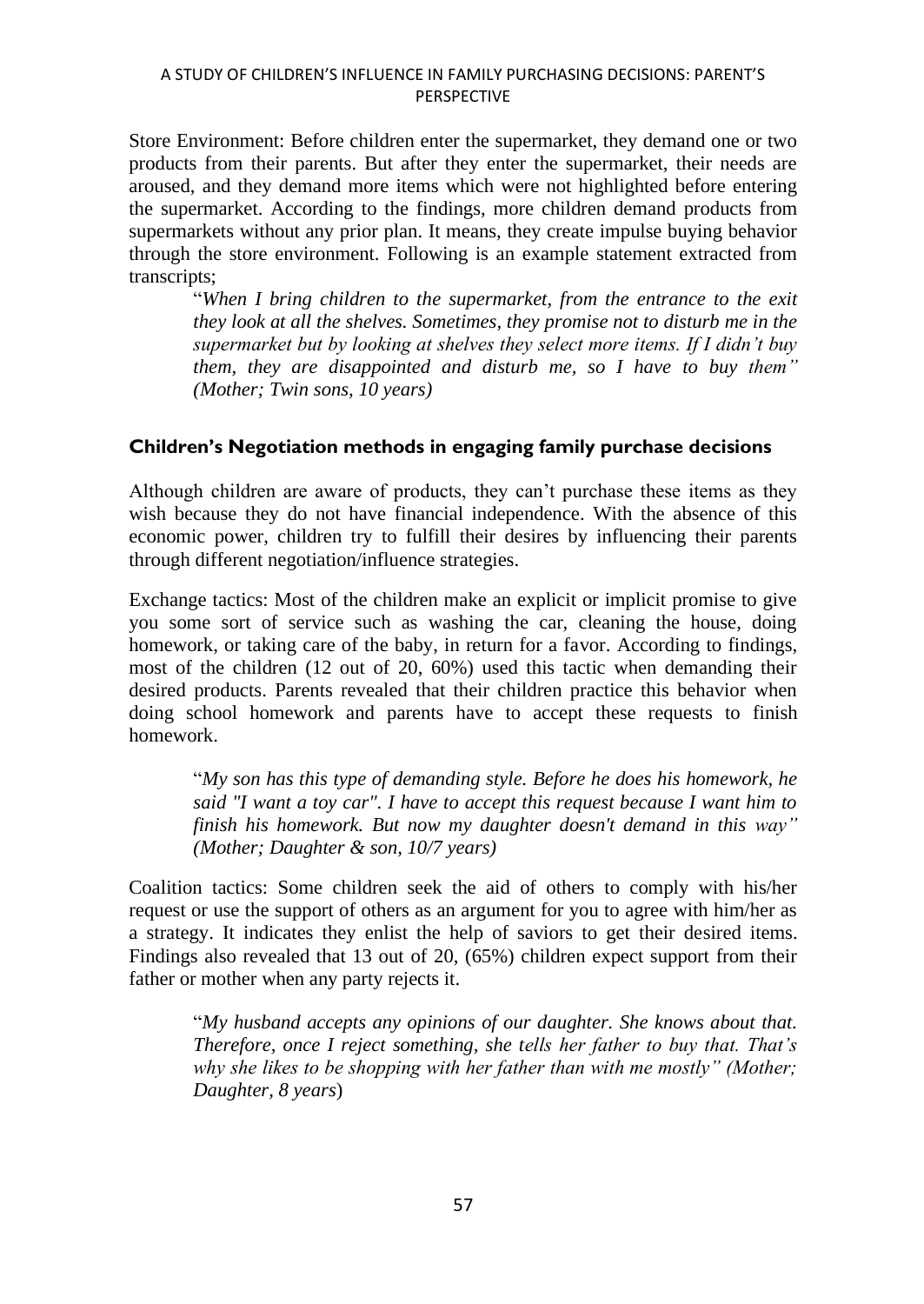Inspirational appeal: Children use a variety of tactics to get their parents to approve their demands. Most of the children (16 out of 20, 80%) make an emotional appeal or proposal that arouses enthusiasm by appealing to the parent's values and ideals. They demand needed products emotionally then parents tend to purchase them because of deep love. Children know when they demanded something emotionally, parents consider this request.

"*Yes, they have this trick. Most of the time they demanded products emotionally. Then I become helpless and purchase it. But if the demanded product causes a negative impact, I never purchase it although they request emotionally" (Mother; 2 Sons, 6/8 years)*

Consultation tactics: Although they practice different tactics, they seek parents' involvement in making a decision. Children can't take independent decisions till they have a clear understanding of the market. According to the findings, 18 out of 20 (90%) children need their parents' support when making purchasing decisions.

*"My son hasn't much knowledge about selecting goods. He needs my help more. But my daughter doesn't need that much help. In some cases, my daughter gives advice to my son too" (Mother; Daughter & son, 10/7 years)*

# **Children's Demographic factors and involvement in family purchasing Decisions**

Children's age: Any of the children didn't demand products which are the same as that of another. The researcher found younger children have more influence than older children because younger children don't have much knowledge about the marketplace and any products that they see, they tend to demand.

"In previous ages, they tend to purchase all new things which they see in the supermarket and didn't think whether it is useful or not. But now they have enough knowledge and before purchasing anything they consider its price and usefulness" (Jointly; Daughter & son, 6/9 years)

Children's gender: Further, compared to the female children, the male children interfere more in the family decision-making process; they use a different strategy actively for pursuing their parents.

*"My son demanded electric equipment, toy cars, and batteries. But my daughter demanded books, purses, erasers and beautiful pencils. However, my son influences my purchase decisions more than my daughter" (Mother; Daughter & son, 6/9 years)*

*"On every supermarket visit, my son demanded toys car and he didn't consider the availability of money. But the daughter demanded stationery*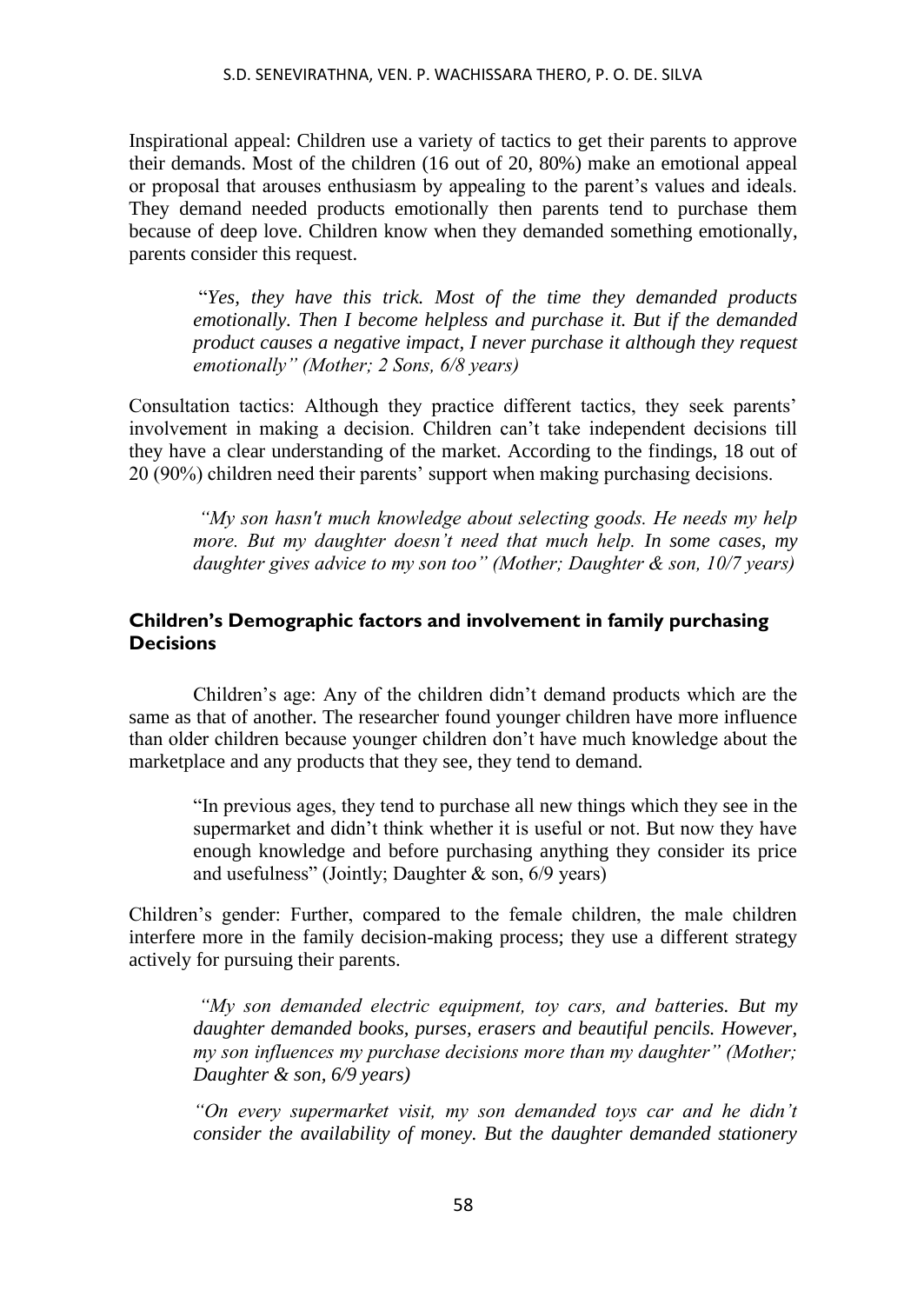*items mostly. She is not like my son and gives fewer troubles to me" (Mother; Daughter & son, 11/10 years)*

Family structure: Most Sri Lankan families take buying decisions jointly. That's why parents involve their children in the decision-making process. As a result, families allow children to share their opinions in purchasing decisions.

"*I never blame them if they tell their desires. I also asked about desired products. If I have available money, I will buy it. If not, I buy it the next day" (Mother; Daughter & son, 10/7 years)*

Family income: Parents assume that if they purchase everything that their children demanded although they have sufficient money, children may practice bad behavior. Thus, they control their purchasing activities by saying that money is unavailable.

"*Sometimes I rejected their opinion by considering family income. When I tell them "I don't have money now to purchase It." they understand & never disturb me by demanding it again and again. Normally I never purchase all items they demand in every time although I have enough money. Because I think they practice bad behavior from that" (Mother; Son, 9 years)*

# **Children's involvement in the family purchasing decision**

Priority member/s within the family: In the Sri Lankan culture, children take an active part inside the family because of the joint family purchase structure. That is why the majority of families prioritize their children when making family decisions. This priority arises from the love and care that parent have for their children. An example statement extracted from transcripts is shown below.

"*Yes, I consider all family members' expectations when engaging in shopping. And I give more priority to my daughter's desires than others because she is my everything and I try to give all things that she needs." (Jointly; Daughter, 8 years)*

Children's experience: When parents escort their children to the supermarket, they are more likely to walk everywhere in the supermarket, looking at all shelves, selecting different goods, and play with trolleys.

*"When I give the trolley to him, he brings it in front of me and puts in goods that he needs. He likes to do it when we go to the supermarket" (Father; Son, 5 years)*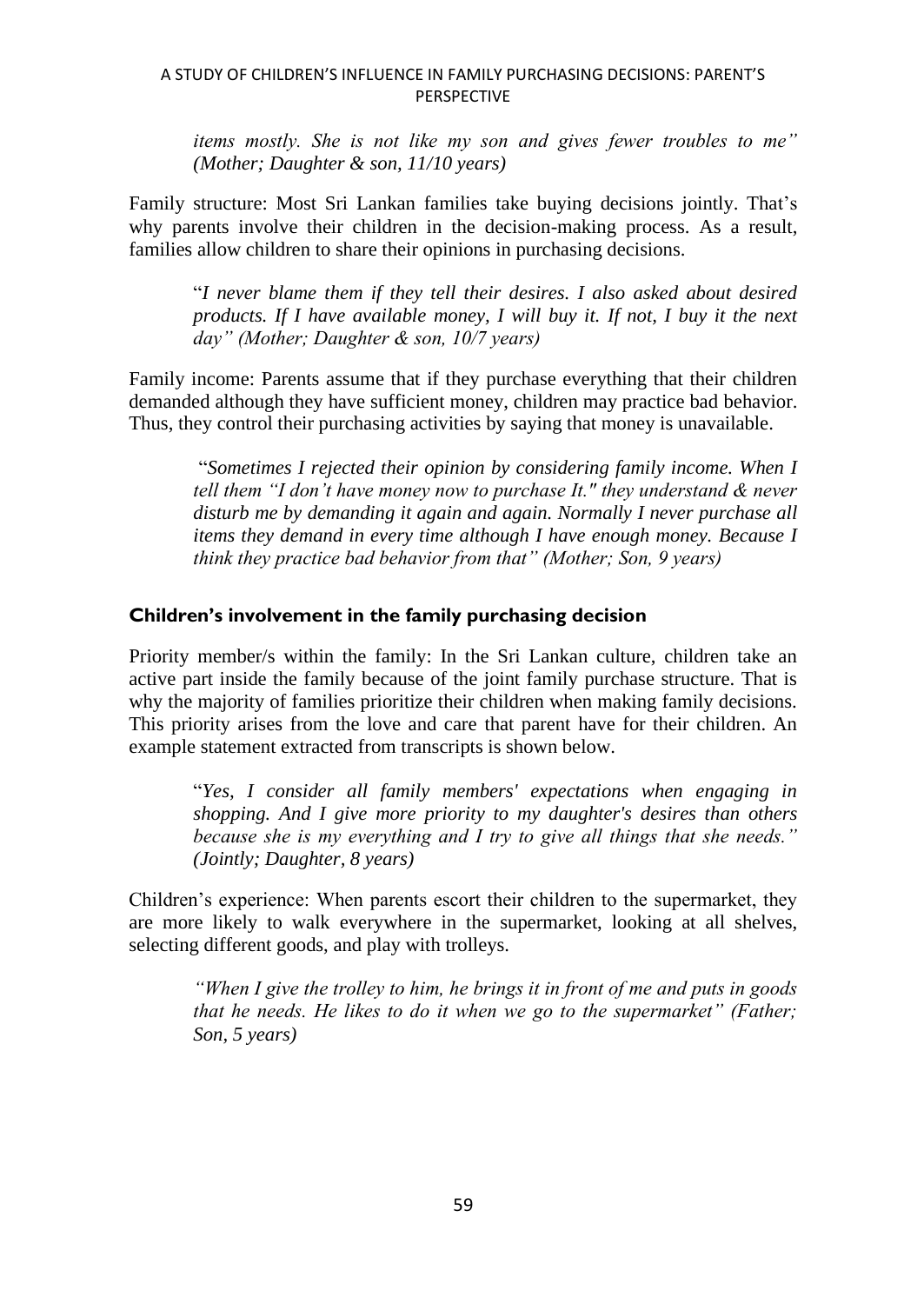Parent's perception: However, children's involvement creates more trouble for parents. Thus, most of the parents have a negative perception regarding children's involvement in supermarket shopping. Parents said that with a lack of market knowledge, their children create disturbance to them. And also in some cases, they have forgotten needed goods.

"*She is small and hasn't a clear idea of some products. Therefore, she makes trouble sometimes. Therefore, if my husband can look after her in his free time, I don't bring her to the supermarket" (Jointly; Daughter, 8 years)*

But some parents state that their children gave support although they create trouble situations.

"*Sometimes it is a trouble for me. But in some cases, they support me. They decide the size of the trolley and move it with me always, therefore, I bring them" (Mother; 2 Sons, 7/11 years)*

# **DISCUSSIONS**

Though children don't have enough knowledge about the market initially, they stand fully-fledged customers with the help of socialization agents. Media is one of the socialization agents which has been the subject of many Western researchers - especially television advertising (Ghouse, Chaudhary and Durrah, 2019). According to the findings children are more addicted to television and learned more about related product items. Fan and Li (2009) conducted a study regarding children's buying behavior in China and findings implied that TV advertisements are considered as the most important information source for the new product for children. Moreover, children study "expressive elements of consumption" (materialistic values and social motivations) or "affective consumption" (styles and moods of consumption) from their peers (Parsons et al., 1953 cited by Ghouse, Chaudhary and Durrah, (2019). These findings also revealed that children demanded more stationary items from peer influence. Although they have the same items with another brand, they demanded the same brand which their friends have. Furthermore, the family is considered one of the main and important socialization agent groups. According to Ghouse, Chaudhary and Durrah, (2019), the family provides four basic functions for a child from the consumer behavior point: economic well-being, emotional support, family lifestyles, and child socialization. Findings revealed that all of the children learned about the marketplace from their families. The supermarket has a free environment to select needed products as they wish. When they escort their children, they asked questions to clarify information. If any sales promotion and unknown goods are available, they asked it from their parents. Marketers also create the store environment to emerge the impulse buying behavior. To attract children, they put children-related products at children's eye level. Thus, the store environment also helps children to stand as socialized consumers.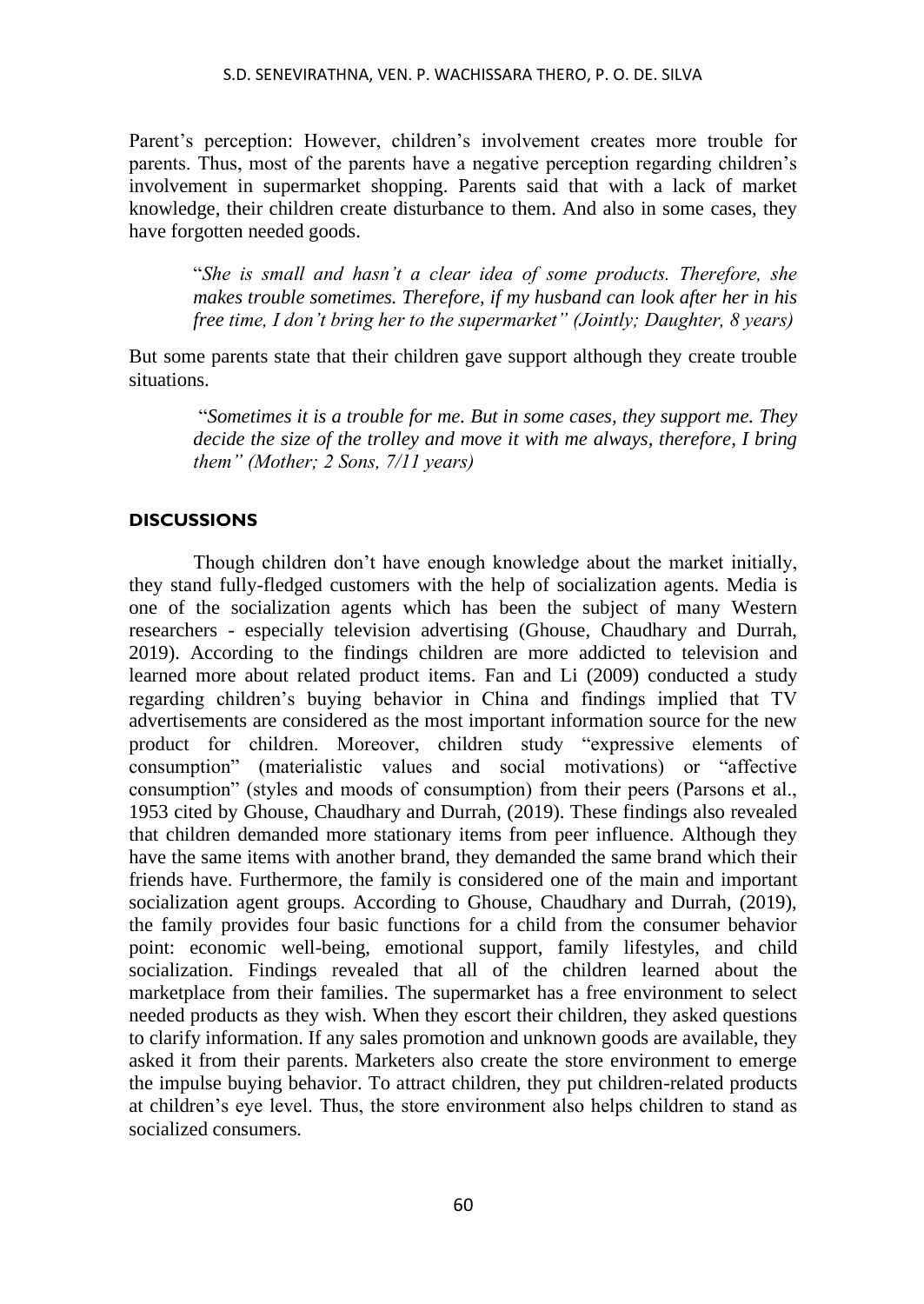According to Wimalasiri, (2004), these are the most common influence tactics that children used; pressure tactics, upward appeal, exchange tactics, coalition tactics, ingratiating tactics, rational persuasion, inspirational appeals, and consultative tactics. It was found that the most frequently used influence strategies were ingratiation, consultation, rational persuasion, and upward appeal. But this research indicates that exchange tactics, coalition tactics, inspirational appeal, and consultation tactics are the most frequent tactics used by Sri Lankan children.

Children's involvement in family purchasing is different from one another. Based on demographic factors of children and families, this involvement may vary. Flurry and Veeck, (2009) suggested that, relative to younger children, children of older ages have a greater impact on family purchase decisions. But findings revealed that younger children have more influence than older children because they have less awareness of the market. Further, compared to the male children, the female children interfere more in the family decision-making process; they use a different strategy actively for pursuing their parents (Ali, Ravichandran and Batra, 2013). But, according to the Sri Lankan context, male children interfere more in family purchasing decisions than female children. Furthermore, Sri Lankan families make family purchasing decisions jointly. Thus, they consider every member's desires including their children. Several scholars said that children influence higher in highincome families because parents of these families have the ability to pay for all their children desires (Williams and Veeck 1998 cited by Ali, Ravichandran and Batra, (2013). According to the research, the majority of children accept their parents' financial availability. Furthermore, despite having sufficient money, parents practice controlling their children's demanding behavior by telling them about financial limitations, because children are prone to misbehave when they get everything they want.

Children stand at the initial level of the socialization process. Thus, they haven't enough knowledge regarding purchasing activities. As a result of that, they consider the external appearance of products like color, shape, and packaging than the product itself. Moreover, Soni and Upadhyaya, (2007) found the top five products which children influence most in the family buying process. These are a) selecting the fast-food restaurant b) clothes c) chocolate and chips item d) games e) toys. According to this research, most of the children demanded sweet items, toys, stationery items, and instant product categories and show less involvement in regular products in common consumption.

Children are an important part of a family and play a crucial role in shaping the decision-making process of buying (Jan & Akhtar, 2008). In the family, children are more and more a priority and have greater awareness than their parents in many instances. Today, children are considered consumer-buyers (Polya, 2012).These findings also implied that in the Sri Lankan context children play a crucial role within the family and they involve them when making family purchase decisions. And children occupy the priority place within the family because of deep love for their parents. Children are considered trolley loaders who fill the trolley of their parents with unnecessary items and pesters or naggers that provoke their parents to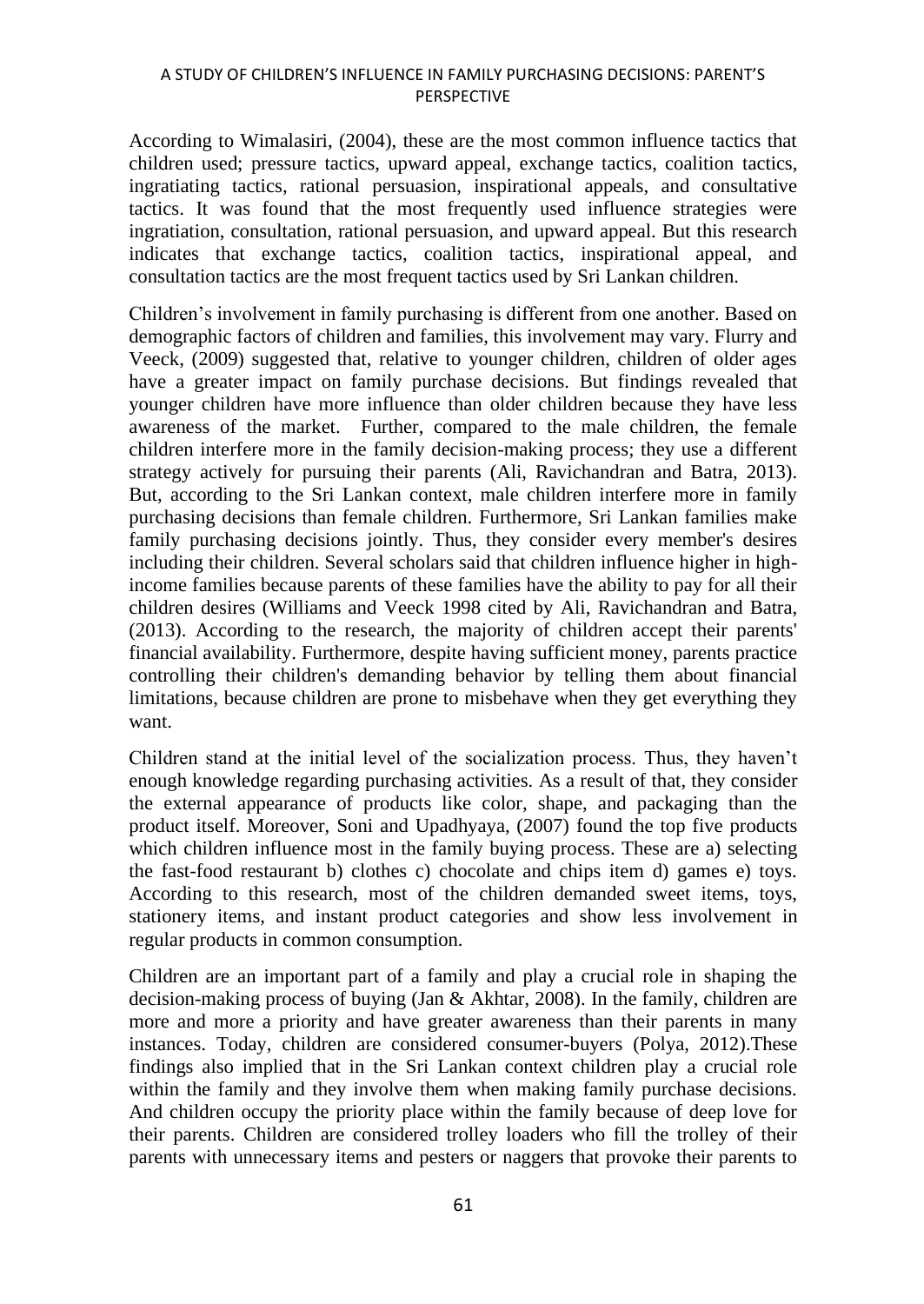indulge in such transactions (Snacks Magazine, 1993, Gelperowic and Beharrell, (1994). Findings revealed that children have a positive perception regarding shopping experience according to parents' perspective. But parents hold negative perceptions regarding children's involvement in the shopping experience.

### **THEORETICAL CONTRIBUTIONS**

According to Wimalasiri, (2004), pressure tactics, upward appeal, exchange tactics, coalition tactics, ingratiating tactics, rational persuasion, inspirational appeals, and consultative tactics are the most common influence strategies that children used to pursue their parents. These findings revealed that most of the children used exchange tactics, coalition tactics, inspirational appeal, and consultation tactics. These are the most frequent tactics used by Sri Lankan children. But pressure tactics, upward tactics, ingratiation tactics, and rational persuasion indicates less percentage when compared to other tactics.

However, this influence may differ from children's and families' demographic factors. In the previous age level, they haven't enough knowledge thus they tend to influence more. But with the growing up process, they have enough skills as a consumer. Therefore, younger children have more influence on family purchase decisions by having a lack of market knowledge. Further, when referring to findings, it was revealed that male children influence more than female children in the Sri Lankan context. Family income and its structure also directly influence to family purchase decisions. The findings of this study show that some parents limited or rejected children's desires by considering their family income. Moreover, most of the families have a joint family structure. Thus, they take family purchasing decisions by acquiring all members' ideas.

### **PRACTICAL IMPLICATIONS**

Marketers have a responsibility to identify trends of consumer buying behavior and should implement strategies in accordance with that. If marketers didn't consider these dynamics, they can't survive within the competitive boundary. Children's involvement is one kind of emergent side in family purchasing decisions. Thus, this study was conducted to identify how children's involvement influence on family purchasing decisions.

When comparing with the past, children's involvement has been increasing recently and it can be concluded that the main reason can be the growth of socialization agents. The findings of this study revealed that parents are the main socialization agents of children because children start to observe their parents and learn things from birth. Because of that all of the children gained market knowledge with the help and guidance of their parents. Furthermore, most of the children are aware of most of the stationery items from their friends. Also, children acquired knowledge about various product categories from TV advertisements. Not only that, but the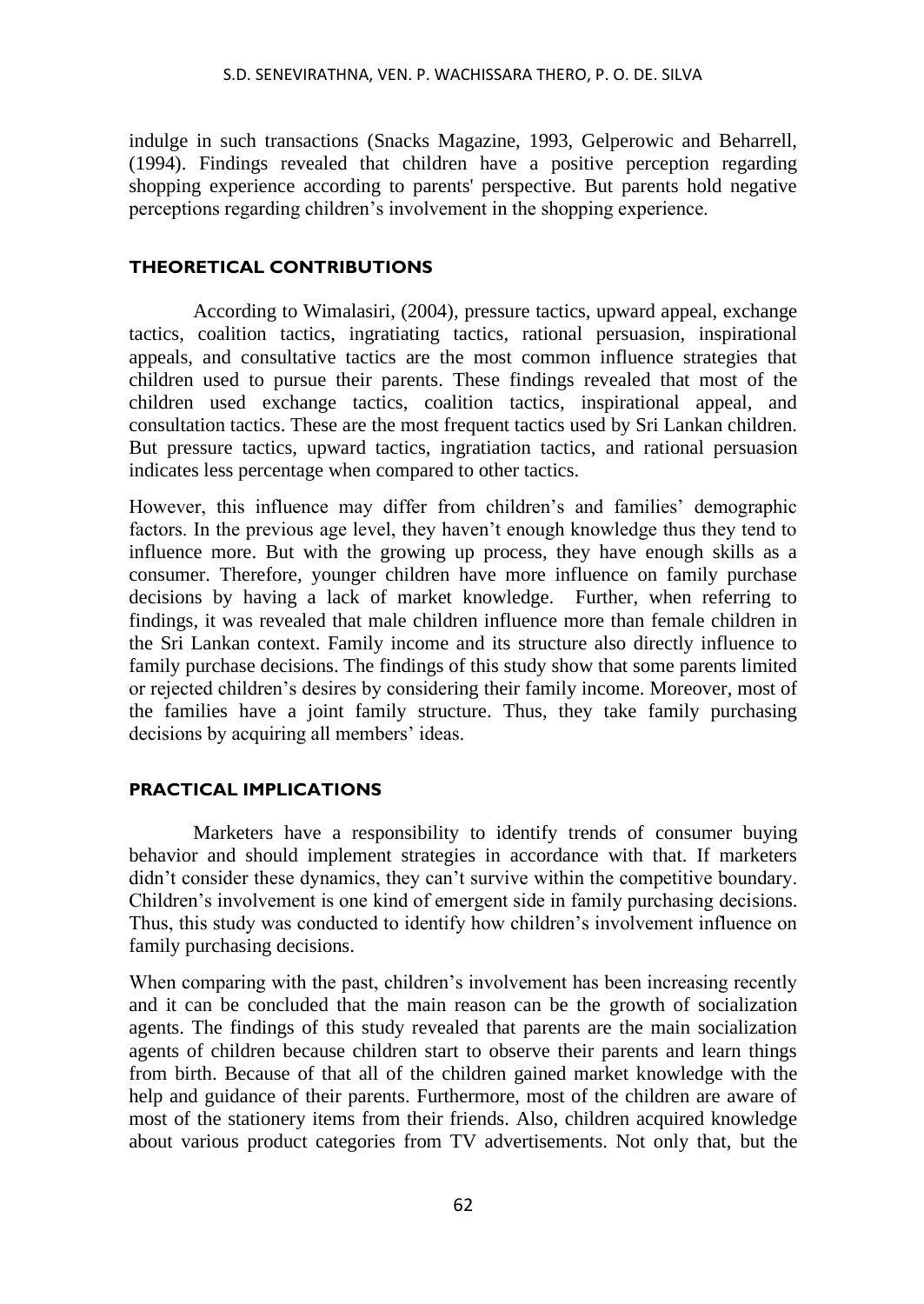store environment is also a trending socialization agent created from the supermarket shopping boundary.

Most of the children make their purchasing decisions based on the external appearance of the products. Thus, they are more concerned with the colorful background and its shape rather than what is contained in the product. And they mostly demanded sweet items, toys, stationery items, and instant product categories.

Findings also revealed that most of the families give their priority to children's likes and dislikes than other members which is mainly influenced by their deep love and caring. And also, this study claimed that according to parents' perspective, most of the children have a positive experience regarding the shopping experience. However, parents have the opposite of this. Most of the parents said that children's involvement creates troubles for them.

Under the implications, marketers can use sales promotion techniques by considering children's involvement and customize the children-related products based on this involvement as well as, they can gain knowledge regarding trends of socialization agents. Furthermore, the store environment was added to that socialization agent group by creating a free shopping environment recently. Therefore, sellers can design store layouts by considering children's perceptions. This study supported parents to build the main foundation of market knowledge of children by identifying children's behavior. Also, it helps parents to gain knowledge of how children's socialization process flows and the impact of various socialization agents. Furthermore, policymakers should examine the food color code for related products and unethical /misleading advertisements that are broadcast/telecast by targeting children. They can take action against products that cause harm to children's health.

### **LIMITATIONS AND FUTURE RESEARCH DIRECTIONS**

Due to the Covid-19 crisis, travel restrictions have been imposed. It's also difficult to communicate directly with consumers during this pandemic. Due to the limited time frame, the sample was limited to twenty respondents from two supermarkets in the Anuradhapura District. However, this result did not represent the overall population. Another important limitation is, the data collected for the research are more related to children's influence. But parents didn't like to disclose their real experience of children's behavior.

This research is primarily based on supermarket purchasing habits. However, this influence can also be seen in selecting clothes and food in restaurants. This study can be carried out not only with the help of the parents' responses but also with the help of the children's responses. Furthermore, the media category in socialization agents primarily highlights the impact of television, but future researchers can utilize a variety of media categories to determine its impact. Furthermore, the impact of children on different stages of purchasing behavior was not examined in this study. As a result, future researchers will be able to identify children's effects at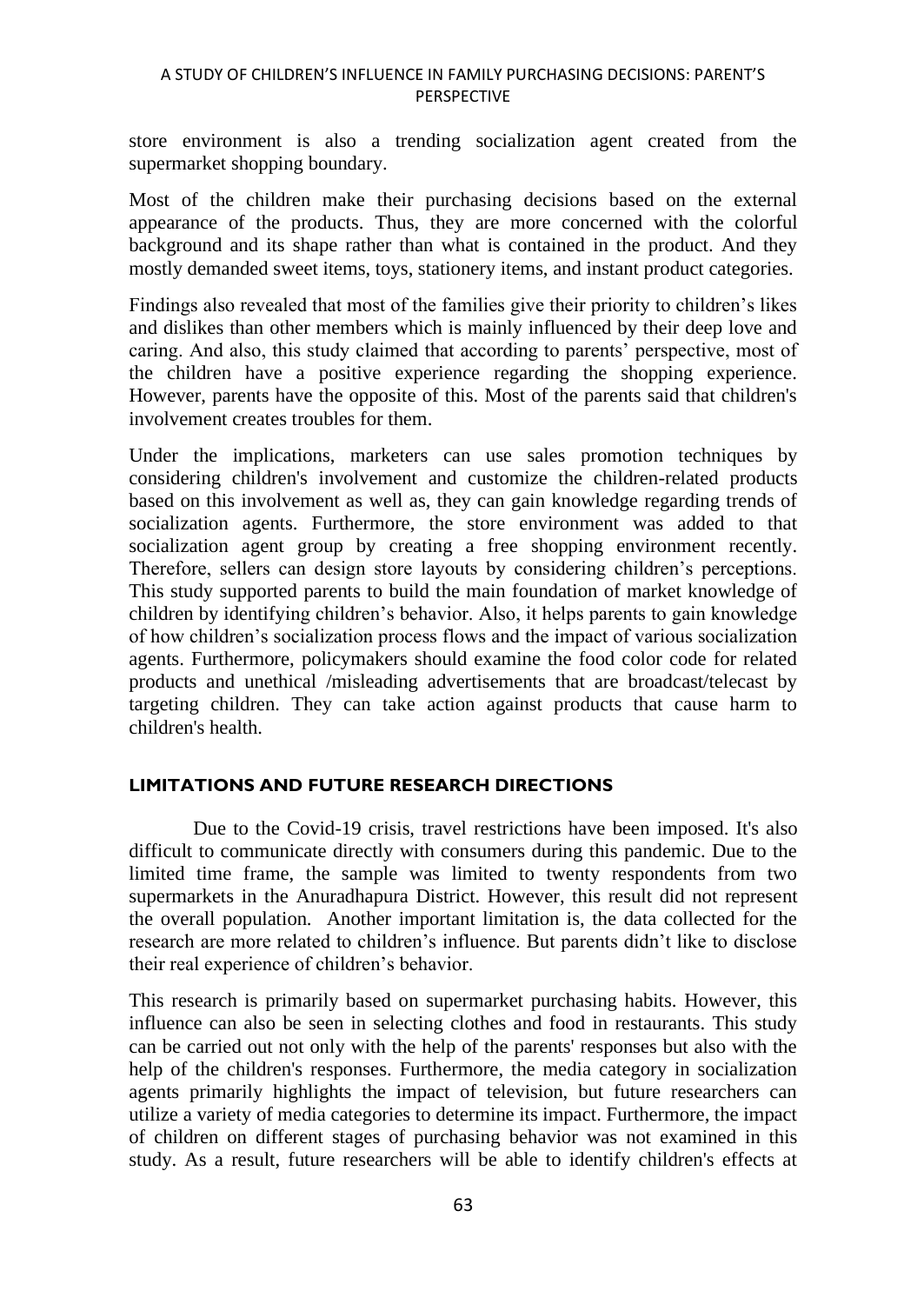various stages of the buying process. Future scholars can use a quantitative study approach to assess the children's impact. Furthermore, studies can be undertaken to utilize a mixed research strategy to assess the impact of children on family purchasing decisions.

### **COMPETING INTERESTS**

The authors declared no competing interests.

### **REFERENCES**

- Akter, S. (2017). *The Role of Children in The Family Buying Process: A Comparative Analysis between The British Bangladeshi and Bangladeshi Families* (Issue July). Cardiff Metropolitan University.
- Ali, A., Ravichandran, N., & Batra, D. K. (2013). Children's Choice of Influence Strategies in Family Purchase Decisions and the Impact of Demographics. *Vision: The Journal of Business Perspective*, *17*(1), 27–40. https://doi.org/10.1177/0972262912469561
- Bever, T. G., Smith, M. L., Bengen, B., & Johnson, T. G. (1975). Young viewers' troubling response to TV ads. *Harvard Business Review*, *53(6)*, 109–120.
- Chaudhary, M., & Gupta, A. (2012). Children's influence in family buying process in India. *Young Consumers*, *13*(2), 161–175. https://doi.org/10.1108/17473611211233512
- Demo, David H., Cox, M. J. (2000). Families With Young Children. *Journal of Marriage and the Family*, 876–895.
- Ekasasi, S. R. (2009). The Role of Children in Family Decision Making a Theoretical Review. *Jurnal Siasat Bisnis*, *ed*(khus1), 25–41. https://doi.org/10.20885/jsb.ed.khus1.art3
- Fan, Y., & Li, Y. (2009). A study of food buying behavior among Chinese children. fa*Marketing Intelligence and Planning*, *27*, 1–31.
- Foxman, E. R., Tansuhaj, P. S., & Ekstrom, K. M. (1989). Family Members' Perceptions of Adolescents' Influence in Family Decision Making. *Journal of Consumer Research*, *15*(4), 482. https://doi.org/10.1086/209187
- Gbadamosi, A. (2012). Exploring Children, Family, and Consumption Behavior: Empirical Evidence from Nigeria. *Thunderbird International Business Review*, *49*(5), 630–631. https://doi.org/10.1002/tie
- Ghouse, S. M., Chaudhary, M., & Durrah, O. (2019). Socialization and the buying behaviour of the Arab child consumers: insights from Oman. *Journal of Islamic Marketing*, *11*(2), 470–487. https://doi.org/10.1108/JIMA-09-2018- 0176
- Jan, M., & Akhtar, S. (2008). An Analysis of Decision-Making Power among Married and Unmarried Women. In *Stud. Home Comm. Sci* (Vol. 2, Issue 1).

Kwai‐Choi Lee, C., & Collins, B. A. (2000). Family decision making and coalition